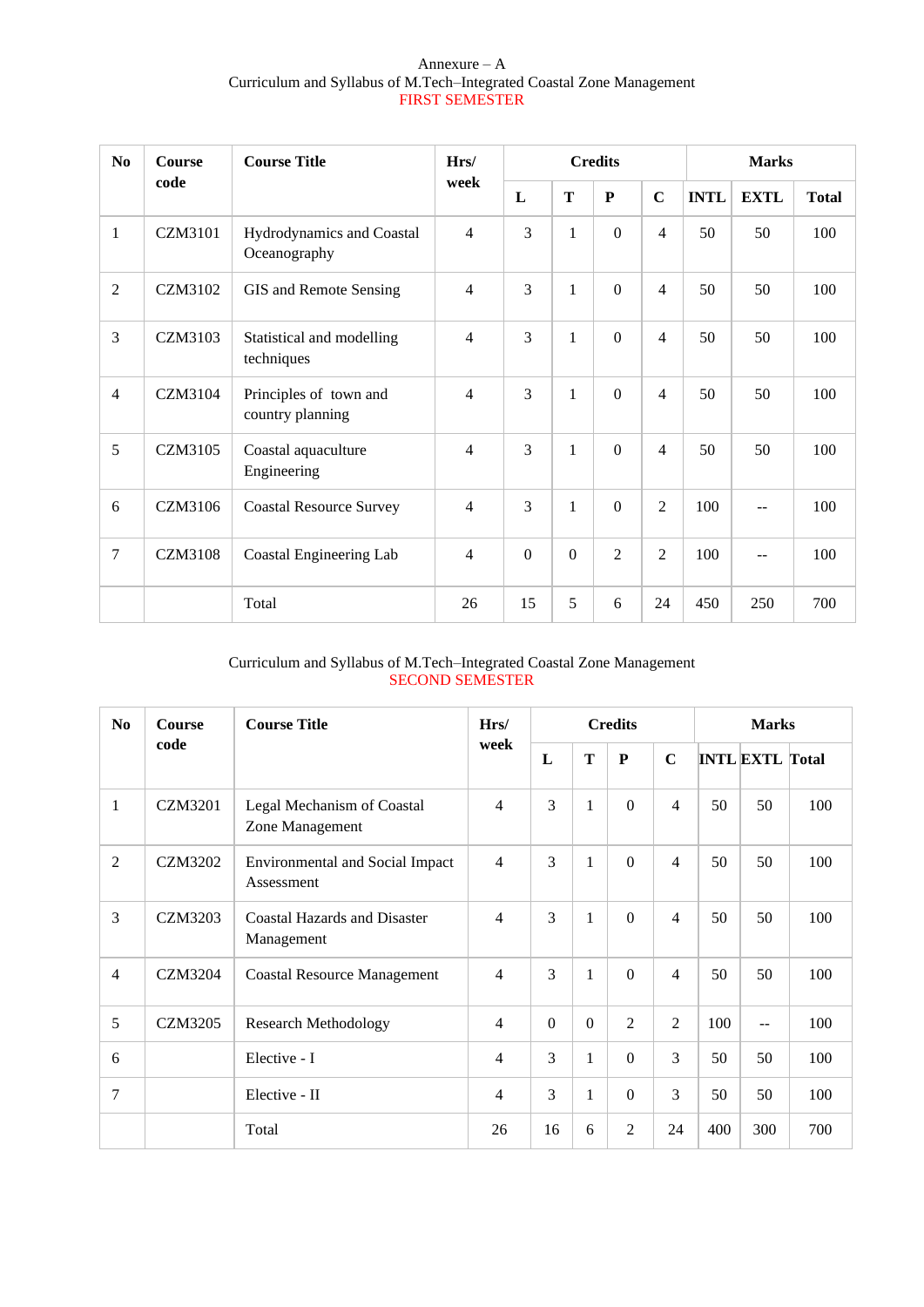# Curriculum and Syllabus of M.Tech–Integrated Coastal Zone Management THIRD SEMESTER

| N <sub>0</sub> | <b>Course Title</b><br><b>Course</b> |                            | Hrs/           | <b>Credits</b> |          |                |             | <b>Marks</b> |                       |     |  |
|----------------|--------------------------------------|----------------------------|----------------|----------------|----------|----------------|-------------|--------------|-----------------------|-----|--|
|                | code                                 |                            | week           | L              | T        | ${\bf P}$      | $\mathbf C$ | L            | <b>INT EXTL Total</b> |     |  |
| $\mathbf{1}$   | <b>CZM3301</b>                       | Project Phase I            | $\overline{4}$ | $\Omega$       | $\Omega$ | $\overline{4}$ | 6           | 100          | $-$                   | 100 |  |
| 2              | <b>CZM3302</b>                       | <b>Industrial Training</b> | $\overline{4}$ | $\mathbf{0}$   | $\Omega$ | 4              | 2           | 100          | $\sim$ $\sim$         | 100 |  |
| 3              | <b>CZM3303</b>                       | Seminar                    | $\overline{4}$ | $\Omega$       | $\Omega$ | 4              | 2           | 100          | $\sim$ $\sim$         | 100 |  |
| $\overline{4}$ |                                      | Elective -III              | $\overline{4}$ | 3              | 1        | $\Omega$       | 3           | 50           | 50                    | 100 |  |
| 5              |                                      | Elective - IV              | $\overline{4}$ | 3              | 1        | $\Omega$       | 3           | 50           | 50                    | 100 |  |
|                |                                      | Total                      | 20             | 6              | 2        | 11             | 16          | 400          | 100                   | 500 |  |

# Curriculum and Syllabus of M.Tech–Integrated Coastal Zone Management FOURTH SEMESTER

| N <sub>0</sub> | <b>Course</b>  | Hrs/<br><b>Course Title</b> |      |   | <b>Credits</b> |    | <b>Marks</b> |    |                  |              |
|----------------|----------------|-----------------------------|------|---|----------------|----|--------------|----|------------------|--------------|
|                | code           |                             | week | ப | Т              | P  | $\mathbf C$  |    | <b>INTL EXTL</b> | <b>Total</b> |
|                | <b>CZM3401</b> | Project Phase II            | 24   | 0 |                | 24 | 12           | 70 | 30               | 100          |
|                |                | Total                       | 24   | 0 |                | 24 | 12           | 70 | 30               | 100          |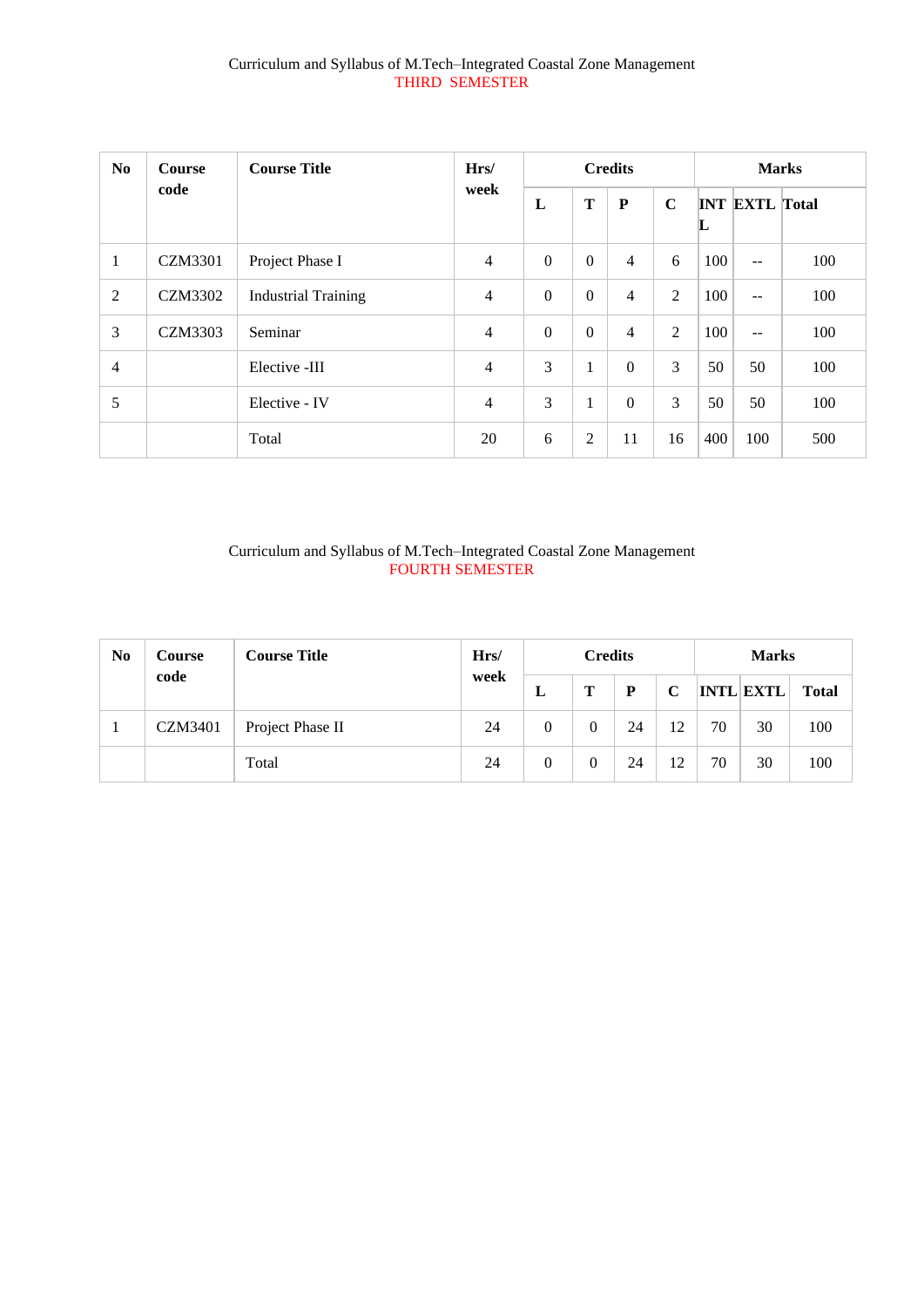# **LIST OF ELCTIVES**

| <b>Course No</b> | <b>Subject Name</b>                                                                    | L             | T            | P        | $\mathbf C$ |  |  |  |
|------------------|----------------------------------------------------------------------------------------|---------------|--------------|----------|-------------|--|--|--|
|                  | Second semester                                                                        |               |              |          |             |  |  |  |
| <b>CZM3206</b>   | Coastal ecosystem                                                                      | 3             | 1            | $\Omega$ | 3           |  |  |  |
| <b>CZM3207</b>   | Monitoring techniques-scientific techniques of analysis,<br>surveying, instrumentation | 3             | $\mathbf{1}$ | $\Omega$ | 3           |  |  |  |
| <b>CZM3208</b>   | <b>Ocean Structures</b>                                                                | 3             | 1            | $\Omega$ | 3           |  |  |  |
| <b>CZM3209</b>   | Marine Corrosion and Prevention                                                        | 3             | 1            | $\Omega$ | 3           |  |  |  |
| <b>CZM3210</b>   | Maritime Laws and Regulations                                                          | 3             | $\mathbf{1}$ | $\Omega$ | 3           |  |  |  |
|                  | Third semester                                                                         |               |              |          |             |  |  |  |
| <b>CZM3304</b>   | Marine Survey and Monitoring                                                           | 3             | 1            | $\Omega$ | 3           |  |  |  |
| CZM3305          | Decision support and Management techniques                                             | 3             | 1            | $\theta$ | 3           |  |  |  |
| <b>CZM3306</b>   | Pollution and Marine Environment                                                       | $\mathcal{R}$ | 1            | $\Omega$ | 3           |  |  |  |
| <b>CZM3307</b>   | Marine Navigation and Communication Systems                                            | 3             | $\mathbf{1}$ | $\Omega$ | 3           |  |  |  |
| <b>CZM3308</b>   | Mining and Dredging                                                                    | $\mathcal{E}$ | 1            | $\Omega$ | 3           |  |  |  |
| CZM330           | Ocean Dynamics and Modeling                                                            | 3             | 1            | $\Omega$ | 3           |  |  |  |
| CZM3310          | Fire Engineering And Explosion Control                                                 | 3             | $\mathbf{1}$ | $\Omega$ | 3           |  |  |  |
| CZM3311          | Ocean Energy                                                                           | $\mathcal{E}$ | $\mathbf{1}$ | $\Omega$ | 3           |  |  |  |
| <b>CZM3312</b>   | <b>Computational Fluid Dynamics</b>                                                    | 3             | $\mathbf{1}$ | $\theta$ | 3           |  |  |  |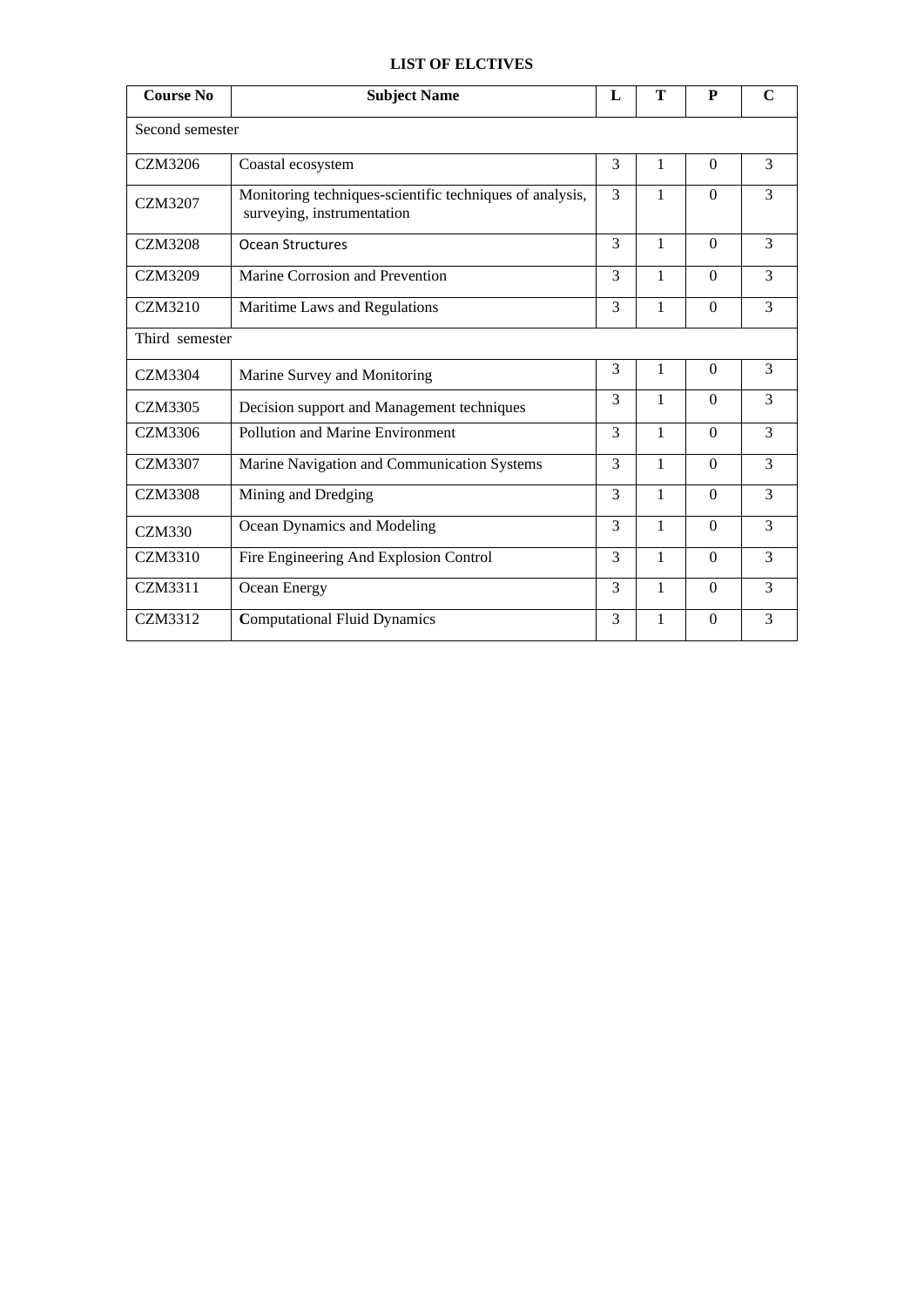### **SEMESTER I**

| Name of the course | M.Tech Integrated Coastal Zone Management     |
|--------------------|-----------------------------------------------|
| Name of subject    | <b>Hydrodynamics And Coastal Oceanography</b> |
| Subject code       | <b>CZM 3101</b>                               |
| Semester           | 01                                            |
| Duration           | 17 weeks                                      |
| Lecture            | 03 hours/week                                 |
| Tutorial           | 01 hour/week                                  |
| Practical          | Nil                                           |
| Exam-Internal      | 50                                            |
| Exam-External      | 50                                            |

### **CZM 3101 HYDRODYNAMICS AND COASTAL OCEANOGRAPHY**

# **Unit-I**

Concepts of computational fluid dynamics - Newton's laws, fundamentals of fluid dynamics: conservation laws of mass, momentum, and energy; derivation of equation of continuity of volume, - in viscid and viscous flows; boundary layers; vorticity dynamics; irrotational and potential flow. Equation of motion; pressure gradient, gravity and Coriolis forces; equations of continuity, inertial motion.Geostrophic equation and geostrophic flow. Currents with and without friction; Wind driven circulation, Ekmans solution, Sverdrup's solution, Munks solution

### **Unit-II**

Diffusion - stability and double diffusion. Criteria for static stability, dynamic stability.Introduction to classical hydrodynamics and continuum mechanics.Navier Stokes equations.Techniques for solution of Navier-Stokes equations on various scales of oceanic motion; potential theory, dynamics modeling and viscous and rotational processes.

#### **Unit-III**

Waves and ocean circulation, classification of water waves - two dimensional wave equation and wave characteristics - wave theories - small amplitude waves - finite amplitude waves - theories of wave generation water particle kinematics - wave energy, power – shallow water wave transformation - reflection, refraction, diffraction, breaking of waves, wind-generated waves, wave statistics and spectral analysis, edge waves- coastal trapped waves – Kelvin &Rossby waves, wave hindcasting and forecasting, wave forecasting methods. Ocean circulation- vertical circulation - upwelling and sinking- large-scale (gyres) oceanic circulation, thermohaline circulation – balanced and unbalanced flows – turbulent flows – jets, vortices and eddies

#### **Unit-IV**

Coastal processes, factors influencing coastal processes,Coastal water level fluctuations - storm surge, tides, seiches, seasonal and long-term fluctuations, Surf scaling factors. Land and sea breeze. Tides and tidal currents, role of the oceans in climate change. Impact of physical processes on marine ecology in small and large spatial scales -impacts of the physical environment on production at all trophic levels - coastal oceanographic data collection

#### **Unit-V**

Coastal Geomorphology, sea coasts and shorelines, shoreline features, beaches, behavior of beach, wave action on beach sediments, movement of beach material, beach stability, effect of man on the beach.Long shore currents - rip currents, types of sediment transport, equation governing sediment transport, long-shore sediment transport, cross-shore sediment transport, sediment transport calculations, sediment budgeting.Mudbanks.Estuaries and its classification. Sediment cells, coastal zone management, environmental characteristics and conditions. Oceanographic aspects in coastal zone protection, impact assessment for coastal environment, coastal zone of India, EEZ and is importance, law of the sea. Various coastal protective measures

- 1. [Mani,](http://www.google.co.in/search?tbo=p&tbm=bks&q=inauthor:%22J.+S.+Mani%22) J. S. (2012). Coastal Hydrodynamics, PHI Learning Pvt. Ltd.
- 2. Beach processes and coastal hydrodynamics, [John Stanley Fisher,](http://www.google.co.in/search?tbo=p&tbm=bks&q=inauthor:%22John+Stanley+Fisher%22) [Robert Dolan](http://www.google.co.in/search?tbo=p&tbm=bks&q=inauthor:%22Robert+Dolan%22) Dowden, Hutchinson & Ross, 1977
- 3. Ippen A. T. (1982) Estuary and Coastline Hydrodynamics. Iowa State University Press.
- 4. Massel, S.R. (1989). Hydrodynamics of Coastal Zones, [Elsevier Oceanography Series](http://www.elsevier.com/locate/series/EOS)<br>5. Introduction to Nearshore Hydrodynamics Ib A. Svendsen World Scientific. 2006
- 5. Introduction to Nearshore Hydrodynamics [Ib A. Svendsen](http://www.google.co.in/search?tbo=p&tbm=bks&q=inauthor:%22Ib+A.+Svendsen%22) World Scientific, 2006
- 6. Sarpkaya, T. and Isaacson, M., Mechanics of Wave Forces on Offshore Structures, Van Nostrand Reinhold Co., NewYork, 1981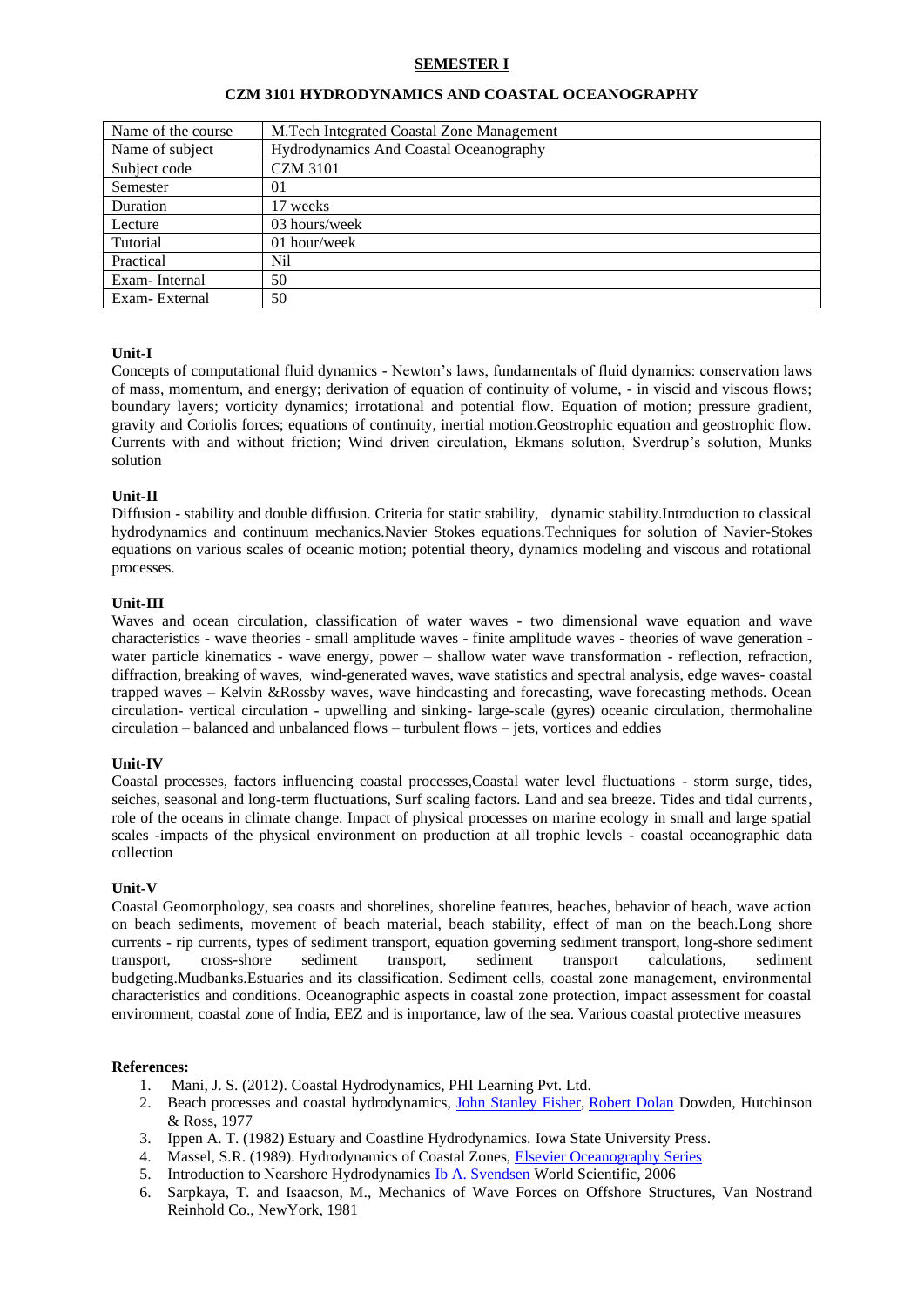# **CZM 3102 REMOTE SENSING AND GIS**

| Name of the course | M.Tech Integrated Coastal Zone Management |
|--------------------|-------------------------------------------|
| Name of subject    | Remote Sensing And GIS                    |
| Subject code       | <b>CZM 3102</b>                           |
| Semester           | $_{01}$                                   |
| Duration           | 17 weeks                                  |
| Lecture            | 03 hours/week                             |
| Tutorial           | 01 hour/week                              |
| Practical          | Nil                                       |
| Exam-Internal      | 50                                        |
| Exam-External      | 50                                        |

# **Unit-I**

Remote Sensing - History and basic principles of Remote Sensing, Electromagnetic Radiation and Electromagnetic Spectrum, Energy Source and its Characteristics. Energy interaction with atmosphere and earth materials.Platforms and sensors, Resolutions. Types of satellites (LANDSAT, SPOT, IRS, NOAA, SEASAT, RADARSAT, QUICKBIRD etc), Basic elements of image interpretation (Tone, Texture, shape, size, Association, Pattern, Shadows, Topographic location)

# **Unit-II**

Image Interpretation And Image Processing - Introduction, Types of Pictoral Data Products, Interpretation of Satellite Imagery. Image preprocessing (Geometric correction, Radiometric correction, Atmospheric correction), Image registration, Digital image processing (Image enhancement, Image fusion) Image classification (supervised classification, unsupervised classification)

# **Unit-III**

Geographic Information System -History of GIS, Fundamentals of GIS, Components of GIS (Data, Hardware, software, Method, People), Spatial and non spatial data, Data input and editing, Data output. Data structure, Data source, Data acquisition, Geo-referencing of GIS data. GIS data management.

# **Unit-IV**

Co-ordinate Systems and GIS Analysis- Maps, Different types of maps, Scale, Projections and Co-ordinate systems, Different types of projections (Conical, Planar, Cylindrical projections), comparison of raster and vector structures, Raster and vector analysis – Reclassification, Buffering, Overlay.

# **Unit-V**

Remote Sensing and GIS Application for Coastal Environment - Coastal geomorphology, Mapping of Coral reef, Mangroves, Shoreline changes,. Costal land use and land cover mapping. Active microwave remote sensing, Sea surface topography from radar altimetry, SAR imagery and application.Current Sensors and platforms.

- 1. Lillesand, T.M. and Kieffer R.W., Remote Sensing and Image Interpretation. John Wiley & Sons, Inc., U.S.A, 2000.
- 2. Burrough, P.A and McDonnell R.A., Principles of Geographic Information Systems. Oxford Press, U.K, 1998.
- 3. Green, E.P., Mumby, P.J., Edwards, A.J. and Clark, C.D., Remote Sensing Handbook for Tropical Coastal Management – Coastal Management Sourcebooks (Ed.) Edwards A.J., UNESCO Publishing, France, 2000.
- 4. Robinson, I.S., Satellite Oceanography. John Wiley and Sons, 1985.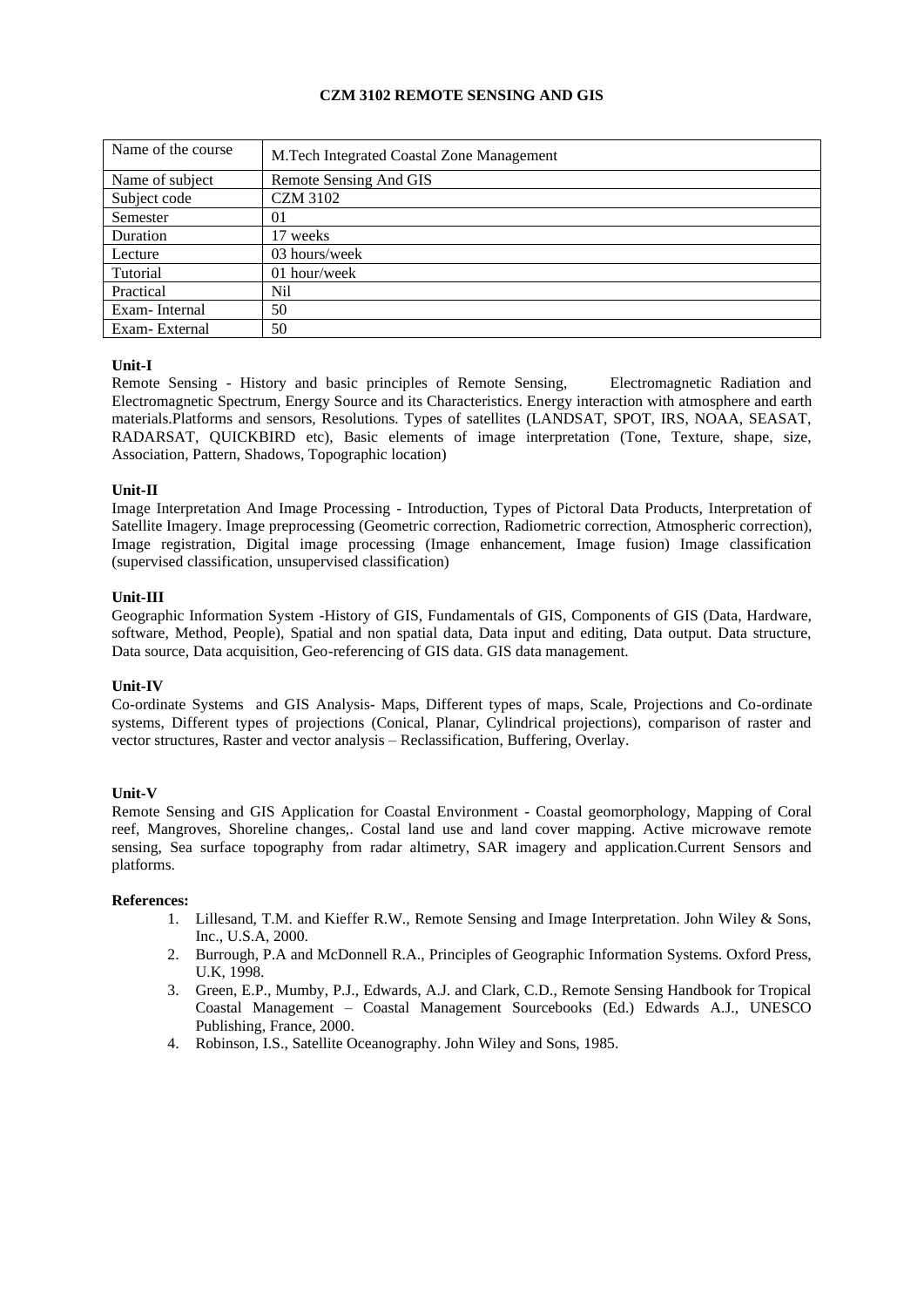## **CZM 3103 STATISTICAL AND MODELLING TECHNIQUES**

| Name of the course | M.Tech Integrated Coastal Zone Management   |
|--------------------|---------------------------------------------|
| Name of subject    | <b>Statistical And Modelling Techniques</b> |
| Subject code       | <b>CZM 3103</b>                             |
| Semester           | 01                                          |
| Duration           | 17 weeks                                    |
| Lecture            | 03 hours/week                               |
| Tutorial           | 01 hour/week                                |
| Practical          | Nil                                         |
| Exam-Internal      | 50                                          |
| Exam-External      | 50                                          |

#### **Unit-I: Basic Statistics**

Scope of Statistics, types of data, measures of central tendency – mean, median, mode, quartiles, deciles and percentiles. Measures of dispersion-absolute and relative measures – range, quartile deviation, mean deviation, standard deviation and variance. Measures of Skewness and Kurtosis.

### **Unit-II: Probability and Probability Distributions**

Elementary ideas on probability, Random variables and probability distributions – mean and variance. Theoretical distributions - Binomial, Poisson and Normal Distributions – fitting of the distributions.

### **Unit-III: Correlation and Regression**

Bivariate linear correlation – Scatter diagram, pearson's correlation coefficient, rank correlation. Partial and multiple correlations.coefficient of determination, correlation matrix.

Linear Regression – simple and multiple – fitting linear regression equations using least square method. Standard error of the estimate.Properties of correlation and regression coefficients, applications of correlation and regression analysis.

# **Unit-IV: Sampling Techniques**

Concepts of population and sample, methods of sampling – purposive and random, Sampling designs – simple random sampling, stratified sampling, systematic sampling, cluster sampling and two-stage sampling. Determination of sample size.

#### **Unit-V : Statistical Inference**

Concept of sampling distribution and standard error.Uses of standard error.Statistical Inference – estimation of parameters– point and interval estimation–confidence interval. Basic ideas on tests of hypothesis / significance – type I and type II errors – level of significance .Types of tests – one-tailed and two-tailed tests. Large sample tests for means, proportions and correlation coefficients. Tests for mean and variance based on student's t and F distributions. Chi-square tests for goodness of fit and independence. Analysis of Variance ( ANOVA) – one-way and two-way classifications.Numerical Exercises on statistical &modelling techniques based on the above topics.

- 1. Croxton, F.E.,Cowden,D.J. and Klein,S. Applied General Statistics, Prentice Hall.
- 2. Gupta,S.C. and Kapoor,V.K. ( 1978 ). Fundamentals of Mathematical Statistics, Sultan Chand & Sons.
- 3. Nabendu Pal and SahadebSarkar( 2013 ) .Statistics Concepts and Applications. PHI Learning Private Limited, New Delhi.
- 4. Richard A.Johnson,Miller and Freunds (2007). Probability and Statistics for Engineers. Prentice Hall of India.
- 5. Zar,J.H. (1999 ). Biostatistical Analysis. Pearson Education.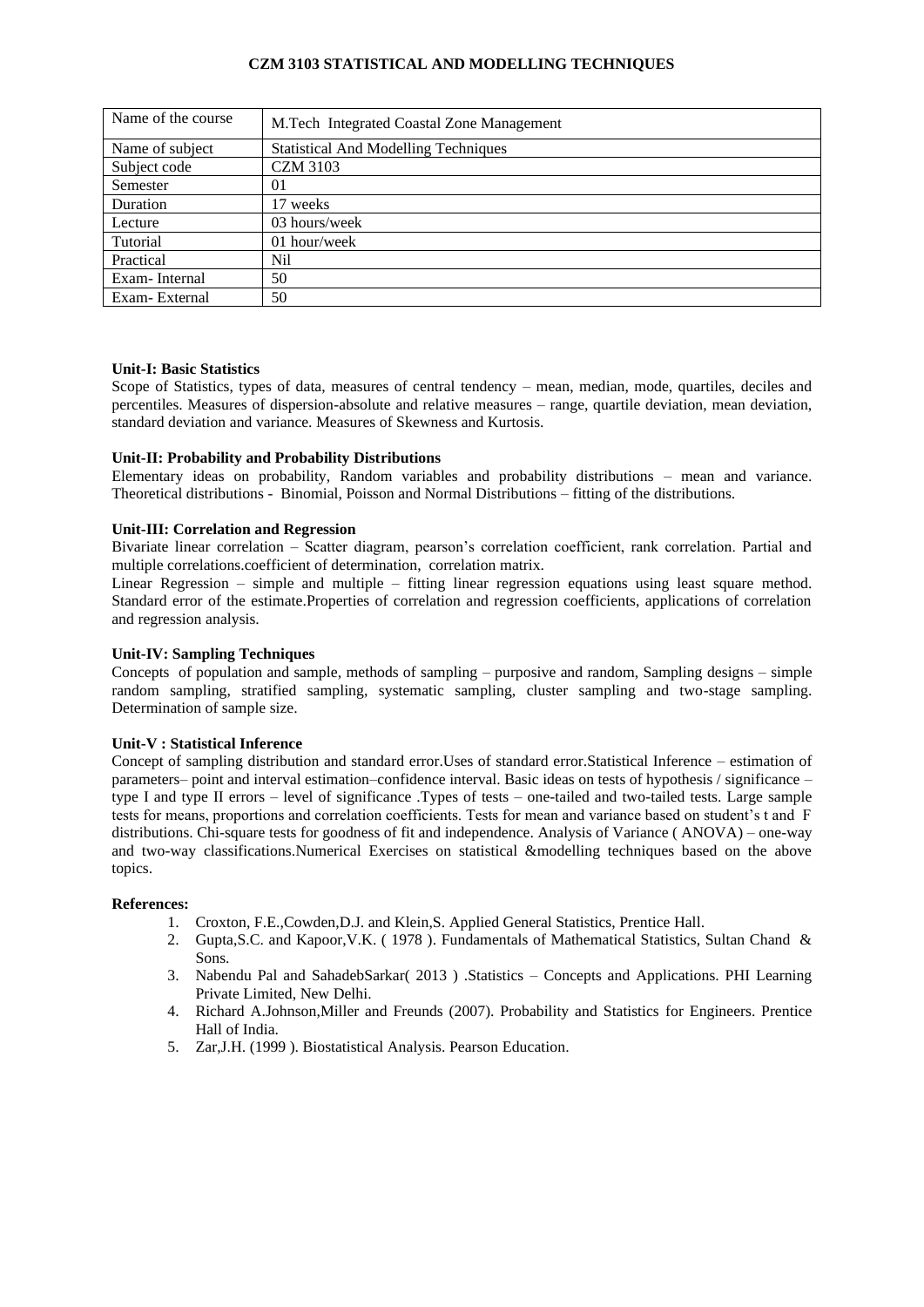# **CZM 3104 PRINCIPLES OF TOWN AND COUNTRY PLANNING**

| Name of the course | M.Tech Integrated Coastal Zone Management |
|--------------------|-------------------------------------------|
| Name of subject    | Principles Of Town And Country Planning   |
| Subject code       | CZM 3104                                  |
| Semester           | 01                                        |
| Duration           | 17 weeks                                  |
| Lecture            | 03 hours/week                             |
| Tutorial           | 01 hour/week                              |
| Practical          | Nil                                       |
| Exam-Internal      | 50                                        |
| Exam-External      | 50                                        |

# **Unit-I**

# **Introduction to town and country planning**

History of town planning, pre historic (harappan and mohanjadaro) ancient Coastal cities (poompuhar,dwaraka,kodungallur) Pre independence town planning (Jaipur, Delhi ), post-independence( Chandigarh).Eminent town planners and their contributions (pattrickgeddes,le Corbusier)Theory of urban planning-physical planning (spatial planning) components- land use planning. Factors determining the land uses, spatial pattern of urban land uses.

# **Unit-II**

### **Environmental factors influencing town and country planning**

Environmental factors influencing spatial pattern of land use: land forms-sand bars, water bodies (creeks) hills and vallies, drainage pattern-climate, geology, vegetation, soil. Economic base and employment.

# **Unit-III**

### **Data collection and analysis**

Introduction to planning standards Different land uses, existing land use and proposed land use, Various survey used for land use planning- data analysis and interpretation, zoning and zoning regulations socio-economic survey, map preparation.

# **Unit-IV**

# **Infrastructure development and landscaping in coastal areas**

Infrastructure in coastal areas: road, water ways, parks, open spaces. Landscaping of beaches, coastal tourism infrastructure, Basic amenities and recreational facilities. Energy-water supply, waste disposal

# **Unit-V**

### **Preparation of master plan**

Different kinds of master plans and their components. Procedure for preparation of master plans in coastal areas.

- 1. Centre for research documentation and training, insttute of town planners, india,1996.UDPFI. Ministry of urban affairs and employment, Govt of india
- 2. Department of town and country planning, local self Govt Dept. Kerala state.2007
- 3. Development plan of cochin region, 1997
- 4. Fairbridge, R W 1960 the changing level of the sea. Scientific American vol 205,no 5 70-79
- 5. Benjamin p v 1988.geological soundness of indiscriminate land filling in cochin
- 6. Davies,JI,Geographical variation in coastal development. University of East Anglia.
- 7. Intergovernment panel in climatic change (IPCC) 1990.
- 8. Urban and regional planning by Peter hall.
- 9. Traffic Engineering and Transport planning by L R Kadiyal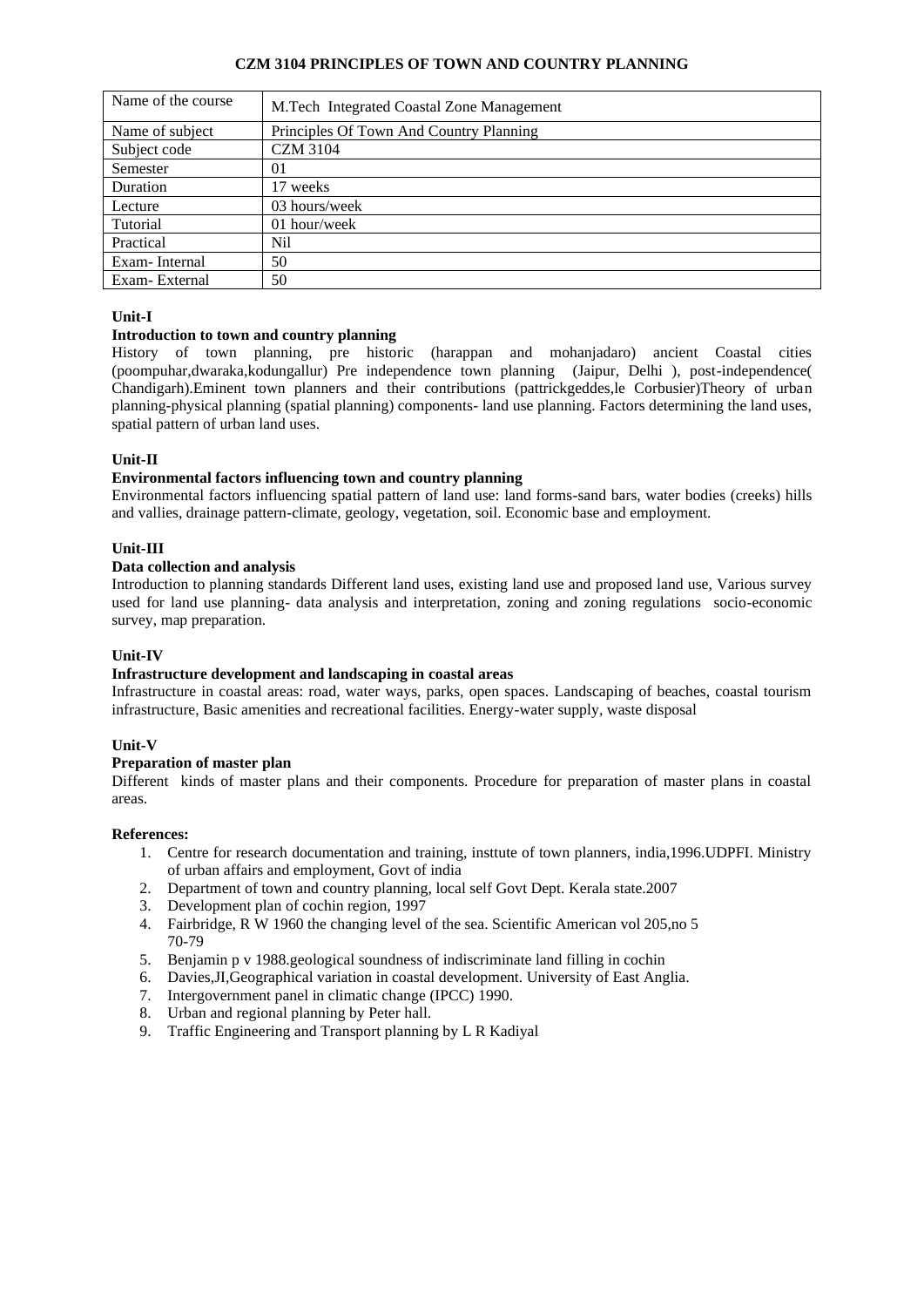### **CZM 3105 COASTAL AQUACULTURE ENGINEERING**

| Name of the course | M.Tech Integrated Coastal Zone Management |
|--------------------|-------------------------------------------|
| Name of subject    | Coastal Aquaculture Engineering           |
| Subject code       | <b>CZM 3105</b>                           |
| Semester           | 01                                        |
| Duration           | 17 weeks                                  |
| Lecture            | 03 hours/week                             |
| Tutorial           | 01 hour/week                              |
| Practical          | Nil                                       |
| Exam-Internal      | 50                                        |
| Exam-External      | 50                                        |

# **Unit-I**

Coastal aquaculture development and management.Selection of cultivable species- Exotic species for aquaculture.Types of aquaculture farms - Freshwater - brackish water - coastal aquaculture farms.Site selection of coastal aquaculture farms. Tide fed farms and pump fed farms. Advantages and disadvantages.Design, layout and construction of aquaculture farms.Pond culture techniques – Cage and Pen culture systems.

### **Unit-II**

Aquaculture systems- hydrology and morphology of soils-design of water supply and pond- intensive and recycling systems- farm construction- pond culture techniques-cage and pen culture systems construction hatchery construction and operation-grow out systems-leading canal, pumping systems, main inlet, electrical distribution system, farm stead, approach road, peripheral dyke, diffuser tank, feeder canal dyke, inlets for culture ponds-aeration-biological filtration-Sterilization and disinfection.

#### **Unit-III**

Fluid Mechanics: definitions, Pumps: types of pumps. Classification of pumps: centrifugal, rotary, reciprocating, axial flow airlift and others. Water horse power: selection of a suitable pump for aquaculture. Numericals.

### **Unit IV**

Farm machinery.Aquaculture in ponds, raceways, tanks and other structures.Recirculation aquaculture.Intensive culture systems and recycling systems.Types of aerators; surface aerators; paddle wheel aerators- diffuser aerators.Placement of aerators in aquaculture farms. Filtration: type of filters, mechanical, chemical and biological filters.

#### **Unit V**

Land leasing polices of maritime states, setting – up of a aquaculture farm in practicehow to go about, purchase of land, registration, registration in MPEDA / BFDA for gettingsubsidy and technical guidance, getting electric connection and other practical considerations.

- 1. Bose , S. N. Ghosh , Chih Ted Yang and A. Mitra. Coastal Aquaculture Engineering. Oxford-IBH, 2009.
- 2. Egna, H.S. and Boyd,C.E. Dynamics of Pond Aquaculture. CRC Press. New York, USA, 1997.
- 3. Lawson, T.B. Fundamentals of Aquacultural Engineering. CBS Publishers & Distributors. New Delhi, 1997
- 4. Lucas, J.S. and Southgate P.C. Aquaculture Farming aquatic animals and plants. Fishing News Books, Blackwell Publishing Ltd. Oxford, UK, 2003.
- 5. Odd-IvarLekang . Aquaculture Engineering. Wiley Blackwell Publishing Ltd. Oxford, UK , 2013.
- 6. Pillai,TVR&M.N.Kutty Aquaculture: Principles and Practices, 2nd Edition.Wiley- Blackwell Publishing Ltd. Oxford, UK,2005.
- 7. Wheaton., Fredrick Warner: Aquacultural Engineering. Krieger Publishing Company, Florida , USA,1993.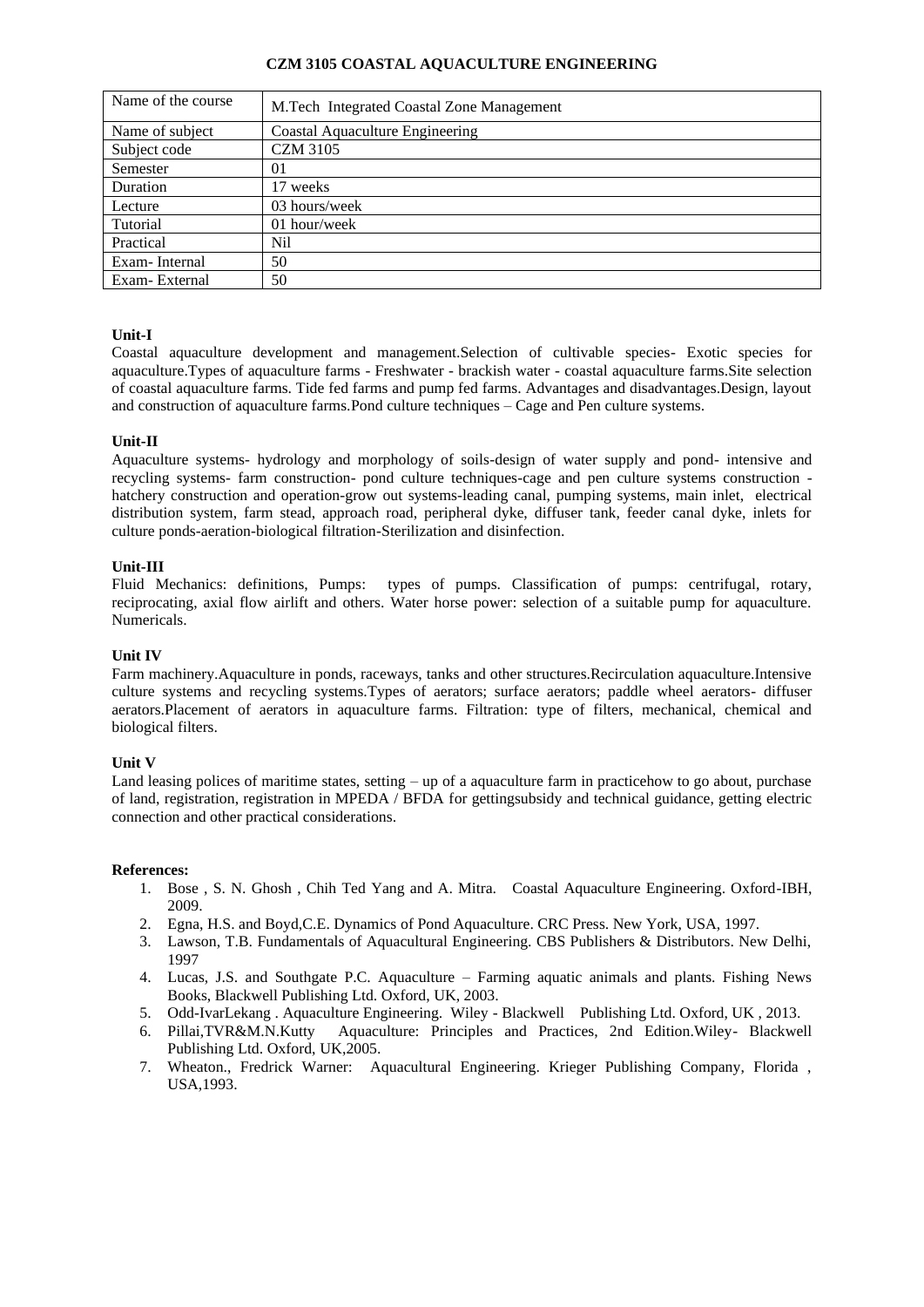### **CZM 3106 COASTAL RESOURCE SURVEY**

| Name of the course | M.Tech Integrated Coastal Zone Management |
|--------------------|-------------------------------------------|
| Name of subject    | <b>Coastal Resource Survey</b>            |
| Subject code       | CZM3106                                   |
| Semester           | 01                                        |
| duration           | 17 weeks                                  |
| Lecture            | Nil                                       |
| Tutorial           | Nil                                       |
| Practical          | 04 hours/week                             |
| Exam-Internal      | 100                                       |
| Exam-External      | --                                        |

OBJECTIVES: • To introduce the students to the practical issues involved in a coastal survey based on ongoing cooperative research programs at various survey locations and associated instrumentation •

Coastal surveying at larger scales with precise instrumentation is also introduced. Triangulation stations - Positioning Methods - Horizontal Control Methods - Vertical Control Methods - Instruments used - Topographic surveying applied to hydrography- Global Positioning systems (GPS) - establishing control points - Intensification of control - Precise spirit leveling - Trigonometric leveling - Use of modern electronic surveying instruments - Total station -Coastal hydrographic surveying - LIDAR surveying for Digital Elevation Models (DEM) - Delineation of coastline and demarcation - Plotting and measurements from Sonar records - Harmonic Analysis and Tide Prediction - Principles of Tidal Currents - Measurements and Prediction of Currents

 $\setminus$ 

| Name of the course | M.Tech Integrated Coastal Zone Management |
|--------------------|-------------------------------------------|
| Name of subject    | <b>COASTAL ENGINEERING LAB</b>            |
| Subject code       | CZM3107                                   |
| Semester           | 01                                        |
| duration           | 17 weeks                                  |
| Lecture            | Nil                                       |
| Tutorial           | Nil                                       |
| Practical          | 04 hours/week                             |
| Exam-Internal      | 100                                       |
| Exam-External      |                                           |

#### **CZM 3107 COASTAL ENGINEERING LAB**

#### **OBJECTIVE:**

• To enable students to acquire practical knowledge on theoretical aspects covered during the semester. Develop engineering skills to perform various activities covered in the course.

Strain Gauges, displacement transducers, pressure guages, wave guages, data acquisition,measurement of velocities using a Pitot tube and current meter in open channel, calibration of a venturiflume, wave data measurement and analysis, coastal field surveys, beach profile and bathymetry data analysis.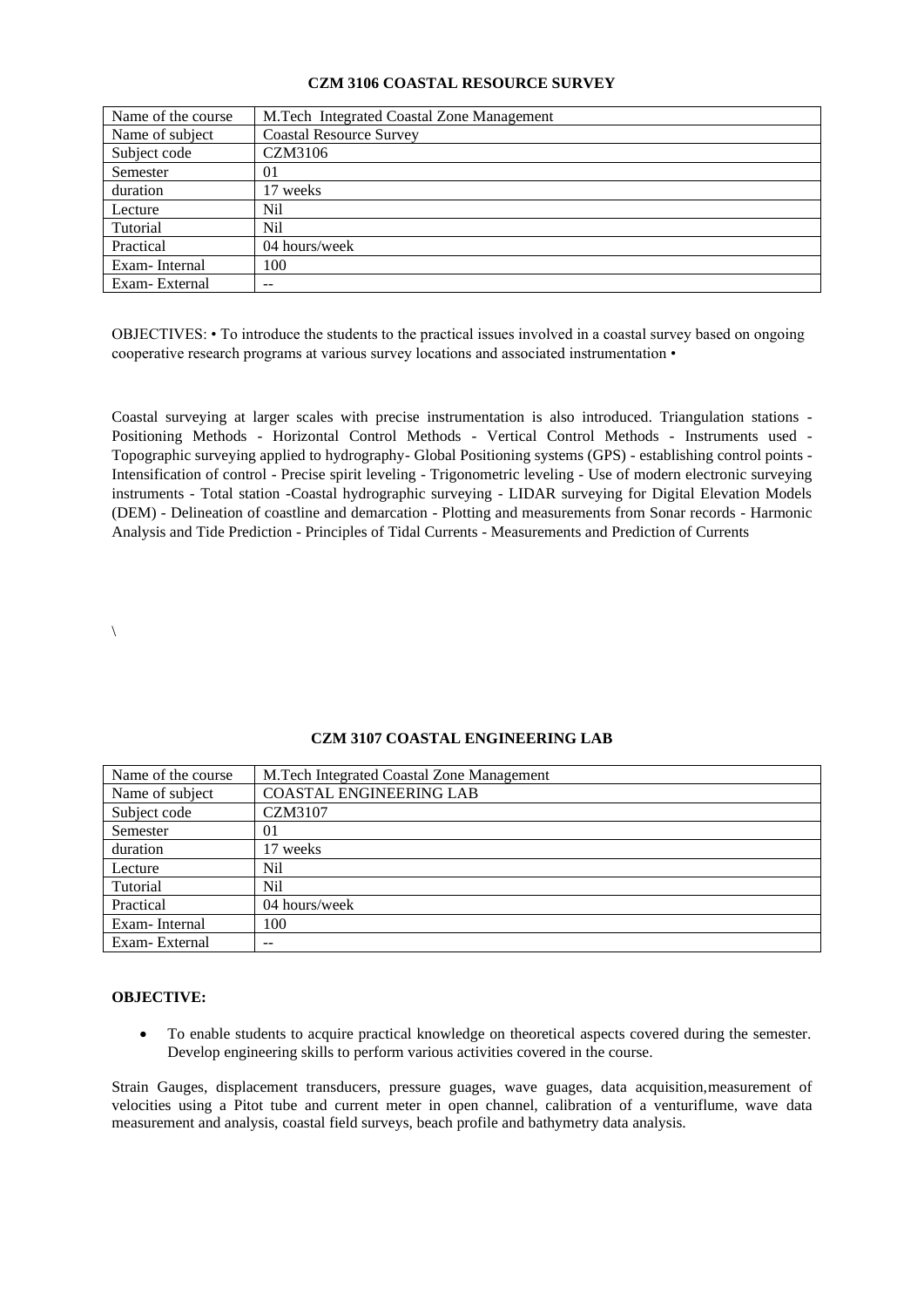# **SEMESTER II**

| Name of the course | M.Tech Integrated Coastal Zone Management   |
|--------------------|---------------------------------------------|
| Name of subject    | Legal Principles Of Coastal Zone Management |
| Subject code       | <b>CZM 3201</b>                             |
| Semester           | 02                                          |
| Duration           | 17 weeks                                    |
| Lecture            | 03 hours/week                               |
| Tutorial           | $01$ hour/week                              |
| Practical          | Nil                                         |
| Exam-Internal      | 50                                          |
| Exam-External      | 50                                          |

### **CZM 3201 LEGAL PRINCIPLES OF COASTAL ZONE MANAGEMENT**

# **Unit-I**

Meaning and definition of coastal zone and integrated coastal zone management. Sources of International law relating to integrated coastal zone management- Customary principles of International law- International bilateral and multinational treaties – General principles of law recognized by civilized nationsrecommendations and decisions of international organizations like UN, UNESCO, OECD and UNEP- Function of law in coastal zone management- Enforceability of international coastal zone management law.

### **Unit-II**

International environmental treaties bearing on coastal zone development (basic features only)- principles adopted in Stockholm Conference 1972-UNCED 1992 – Agenda 21 Chapter 17- UNCLOS 3 part 12- UNESCO Convention on world cultural heritage – Bonn Convention – Ramsar Convention- MARPOL 73/78: SOLAS 1974 and Environmental conventions under IMO.

### **Unit-III**

International treaties bearing on conservation of fisheries and jurisdiction over international waters- UNCLOS 3 provisions on conservation of living resources- coastal state jurisdiction over internal waters; territorial waters, contiguous zone, exclusive economic zone and continental shelf. UN fish stock agreement- FAO Code of conduct for responsible fisheries- convention on migratory species (basic features only) - regional and sub regional co-operation and plan of actions (IPOAS).

#### **Unit-IV**

Indian law bearing on protection of coastal zone environment – The Environmental Protection Act 1986 – coastal regulations notifications 2011 - Mandatory Environment Impact assessment for coastal zone development projects- legal protection of wet lands and paddy fields- Land use controls in coastal areas.

#### **Unit-V**

Indian laws bearing on fisheries (basic features only)- National deep ocean fisheries policy 2004- National Aquaculture Authority Act 2005- Merchant shipping (Regulation of Fishing Vessels Act 2001) –Indian Fisheries Act 1876- State Marine fisheries regulations act- T.C fisheries act- state fisheries policy.

- 1. Report on Kerala laws bearing on environment
- 2. Relevant statutes and international conventions
- 3. FAO report on integrated coastal zone management
- 4. UNESCO principles on coastal zone development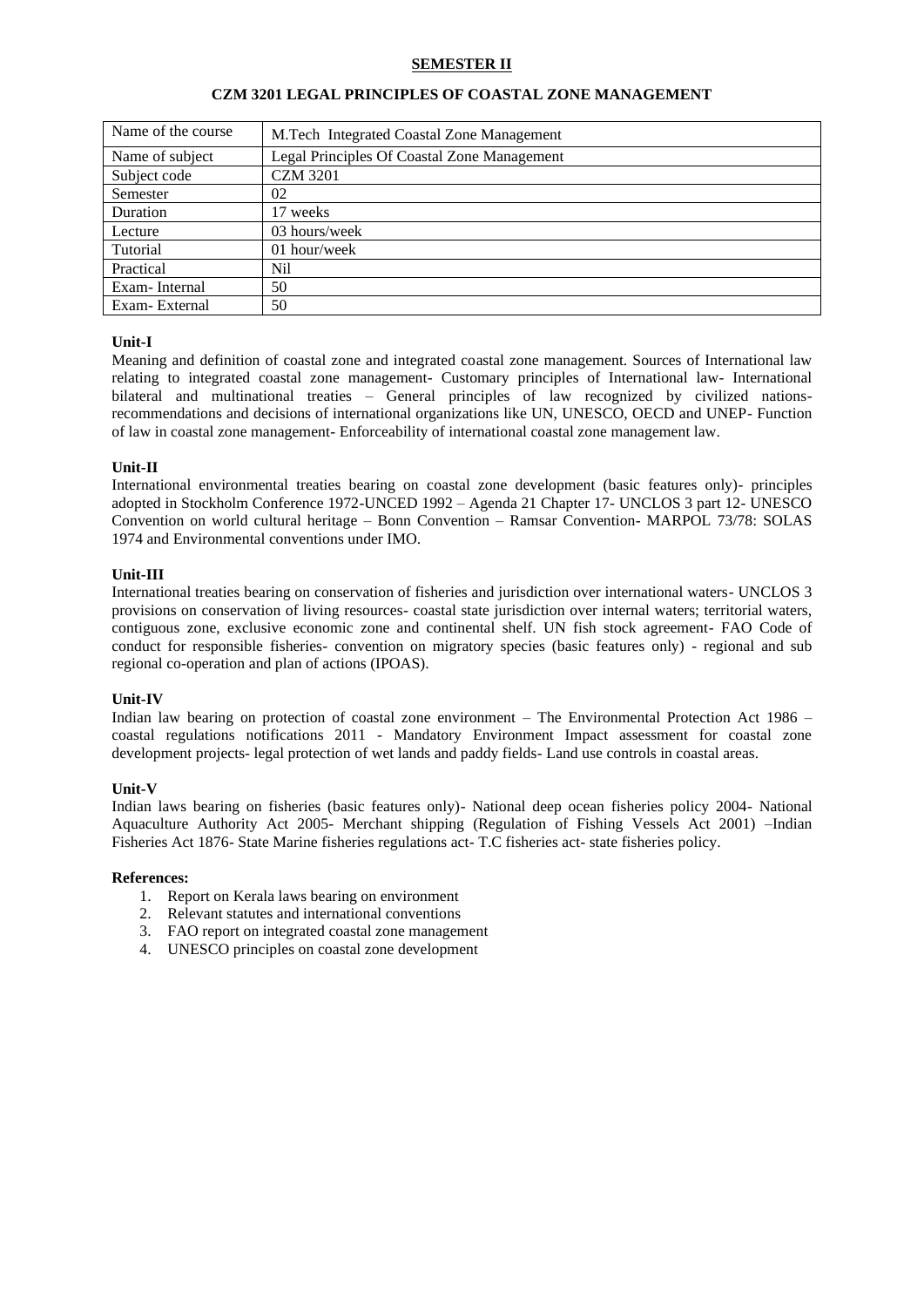## **CZM 3202 ENVIRONMENTAL AND SOCIAL IMPACT ASSESSMENT**

| Name of the course | M.Tech Integrated Coastal Zone Management         |
|--------------------|---------------------------------------------------|
| Name of subject    | <b>Environmental And Social Impact Assessment</b> |
| Subject code       | <b>CZM 3202</b>                                   |
| Semester           | 02                                                |
| Duration           | 17 weeks                                          |
| Lecture            | 03 hours/week                                     |
| Tutorial           | 01 hour/week                                      |
| Practical          | Nil                                               |
| Exam-Internal      | 50                                                |
| Exam-External      | 50                                                |

# **Unit-I**

**Implications of global change for natural ecosystems and sustainable development –**conflicting spatial, temporal and organizational issues - pressures on eco systems - influence natural resource availability and sustainability. Capacity developments to assess, model and predict - change in natural systems under human activity - consequences for human welfare **-**livelihood issues of communities, in the context of scenarios of future human activity and environmental change

# **Unit-II**

**Risks and vulnerabilities -**Risk andVulnerability Uncertainties - Risk Uncertainty as a Barrier to Decision Making*-* recognition and effective responses on the part of the urban planning and policy community - barriers to adaptation - Obstacles to Urban Adaptation **.**The Challenge of Adaptation Costs: Balancing Risks and Costs - Cost–Benefit Analysis, [Adaptation and Action Plans](http://collaborate.csc.noaa.gov/climateadaptation/Lists/Resources/AdaptationAction%20Plans.aspx) - emerging techniques and technologies for mitigation and adaptation to the impacts of climate change - [Climate Change Communication](http://collaborate.csc.noaa.gov/climateadaptation/Lists/Resources/Climate%20Change%20Communication.aspx) - [Risk and Vulnerability](http://collaborate.csc.noaa.gov/climateadaptation/Lists/Resources/RiskVulnerability%20Assessments.aspx)  [Assessments](http://collaborate.csc.noaa.gov/climateadaptation/Lists/Resources/RiskVulnerability%20Assessments.aspx) - [Policies and Legislation](http://collaborate.csc.noaa.gov/climateadaptation/Lists/Resources/PoliciesLegislation.aspx) - strategies

### **Unit-III**

**Environmental Impact Assessment**: Introduction, methodology of environmental impact assessment, environmental impact assessment processes, tools and frame works used in environmental impact assessments, assessing impacts and setting priorities, Cost benefit analysis: Introduction, methodology, The concept of value, Introduction, moral value and the economic systems, concepts of welfare, moral values for natural world, Generally applicable techniques of valuing environmental impacts -changes in productivity, cost of illness, cost effectiveness analysis, replacement and relocation costs, opportunity cost etc.

# **Unit-IV**

**Economic and ecological approaches**: - Introduction, total economic value, economic valuation techniques, ecological evaluation environmental valuation technique, , Ecosystem services, The Equity Triangle to Social justice: For Access to, and Sustainable use of Coastal Resources - Economic Development (Tourism) - Livelihood/ Fishing – Environmental Protection/ Conservation.Beaches: beautification activities – sanitation activities. Economic measurement of environmental impacts-generally applicable, selectively applicable and potentially applicable techniques.

# **Unit-V**

**Vulnerability of systems and hazards to society -** hazards to humans from coupled human–ecosystem change, carrying capacities - vulnerability issues, risk of degrading the sustainability of goods and services.

Dynamics of interaction between inhabitants of coastal zone and outsiders – traditional fishing rights and exploitation of fishery by mechanized boats – poverty, lack of drinking water – poor housing – rehabilitation of fishermen folk near coastal zone areas.

# **References:**

.

- 1. Menon, M., S. Rodriguez, A. Sridhar. 2007. Coastal Zone Management Notification '07 Better or bitter fare? Economic and Political Weekly. September 22-28 (2007), Vol. XLII (38), pp 3838-3840.
- 2. Sorensen, J. "The international proliferation of integrated coastal zone management efforts", Ocean and Coastal Management, 21, 1-3 PP45-80, 1993 [3] UNEP /GPA. "The State of the Marine Environment: Trends and Processes" UNEP /GPA, The Hague, 2006
- 3. A. Ramachandran, B. Enserinkb, A.N. Balchand Coastal regulation zone rules in coastal panchayats (villages) of Kerala. Journal of Ocean & Coastal Management 48 (2005) 632–653
- 4. Report of the committee chaired by Prof.M.S.Swaminathan to review the CRZ notification 1991( February 2005)
- 5. George G. Report on coastal zone management of India, Report by school of industrial fisheries,Cochin University of Science & Technology, Cochin, India. 2002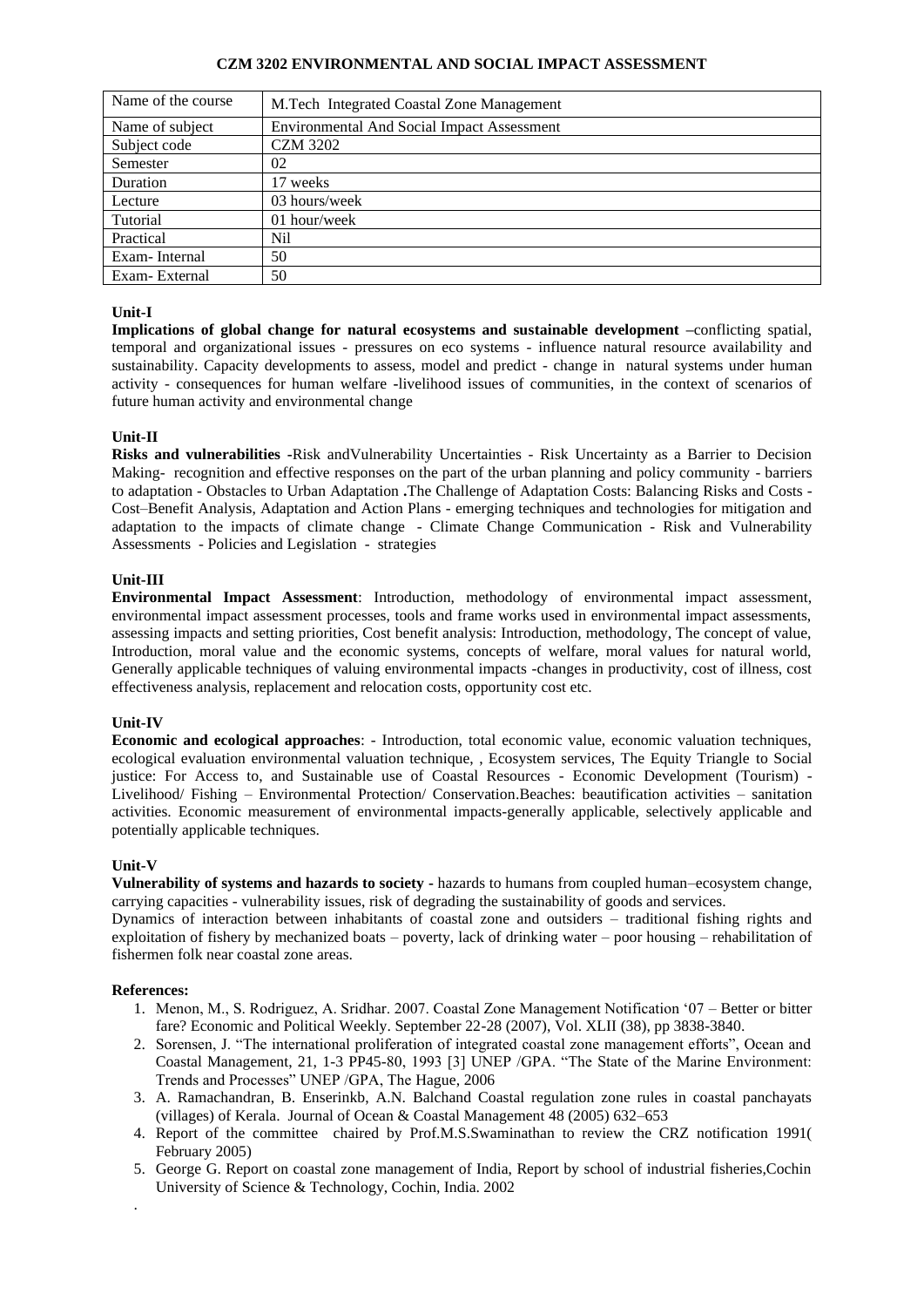## **CZM 3203 COASTAL HAZARDS AND DISASTER MANAGEMENT**

| Name of the course | M.Tech Integrated Coastal Zone Management      |
|--------------------|------------------------------------------------|
| Name of subject    | <b>Coastal Hazards And Disaster Management</b> |
| Subject code       | <b>CZM 3203</b>                                |
| Semester           | 02                                             |
| Duration           | 17 weeks                                       |
| Lecture            | 03 hours/week                                  |
| Tutorial           | $01$ hour/week                                 |
| Practical          | Nil                                            |
| Exam-Internal      | 50                                             |
| Exam-External      | 50                                             |

# **Unit-I**

Introduction - The Nature of the Coast: Rocky Shores, Sandy Shores and Barrier Islands, Estuarine Ecosystems, Coral Reefs.

# **Unit-II**

What is a Coastal Hazard? – Natural vs. Man-made hazard - Cyclones, Coastal Erosion, Tsunami, Flood, Storm surges, Sea Level Rise and Others – Impacts on Natural and Human environment

### **Unit-III**

The Human Coast - Governance of the Coast: Institutions, Policy and Jurisdictions – Technological Hazards - Biological and Anthropogenic Coastal Hazards – Hazards and Disasters; Definition, Causes, Effects, Differences and their relationship to each other

#### **Unit-IV**

The southwest coast of India – possibilities of tsunamis and tidal waves – Lessons Learnt – Preparing for the Future.

#### **Unit-V**

Coastal Hazard Management: Ethical Dimensions - Competing Values - Growth Management: tools, plans, principles – Mitigation: Definition, approaches, types and examples – Coastal Hazards Management Framework - Hazard Mitigation Planning

- 1. Beatley, T., David, J.B. and Anna, K.S. An Introduction to Coastal Zone Management, Island Press, Washington D.C., 2002.
- 2. Bryant, E., Natural Hazards, Cambridge University Press, New York, 2006.
- 3. Burby, R.J., ed., Cooperating With Nature: Confronting Natural Hazards With Land-Use Planning for Sustainable Communities, Joseph Henry Press, Washington D.C. 1998.
- 4. Godschalk, D.R., et al., Natural Hazard Mitigation: Recasting Disaster Policy and Planning, Island Press, Washington D.C, 1999.
- 5. NC Division of Emergency Management, Hazard Mitigation Section, Risk Assessment and Planning Branch, Keeping Natural Hazards From Becoming
- 6. Disasters: A Mitigation Planning Guidebook for Local Governments, 2003. (http://www.dem.dcc.state.nc.us/mitigation/planning\_publications.htm)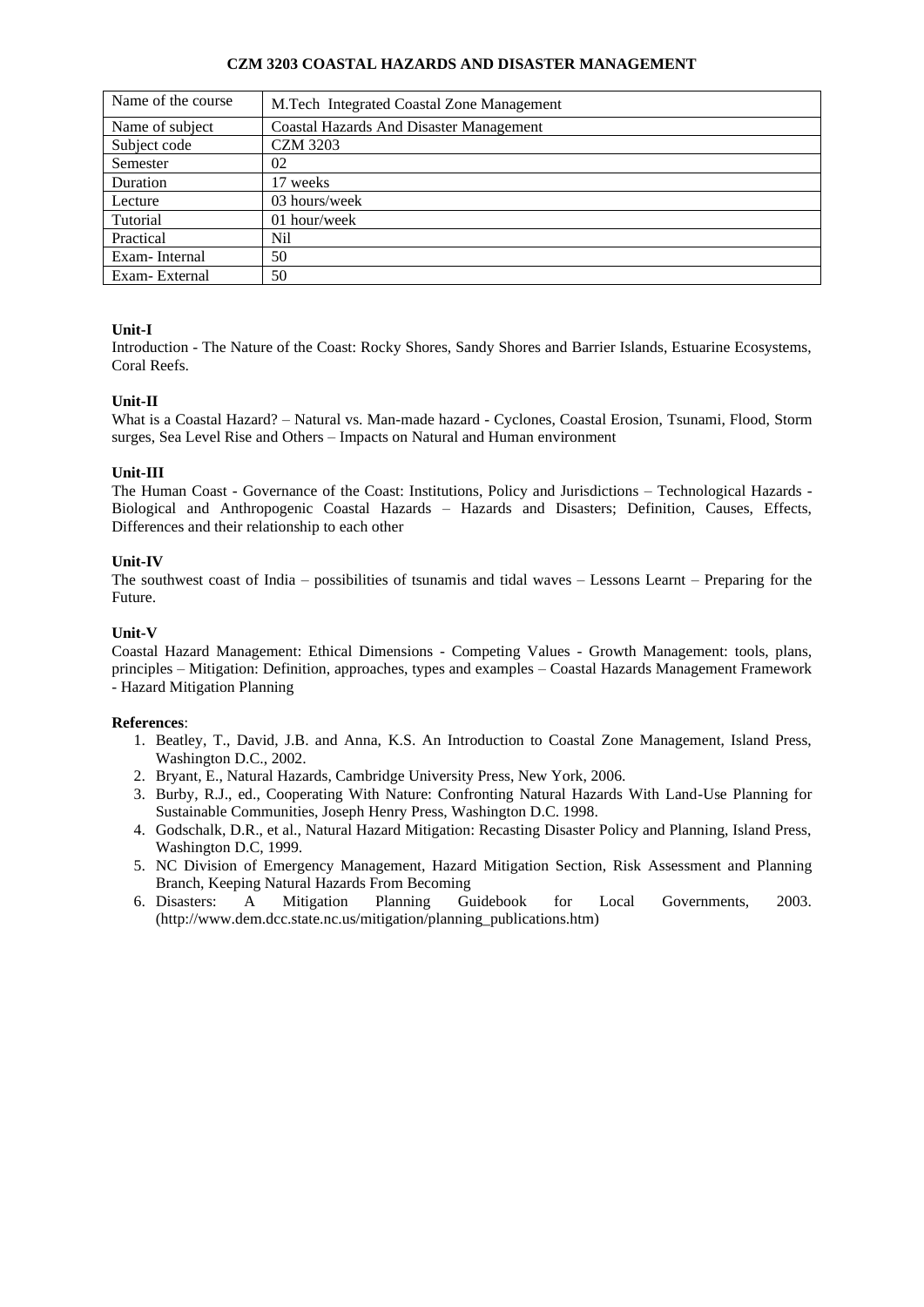### **CZM 3204 COASTAL RESOURCES MANGEMENT**

| Name of the course | M.Tech Integrated Coastal Zone Management |
|--------------------|-------------------------------------------|
| Name of subject    | <b>Coastal Resources Management</b>       |
| Subject code       | <b>CZM 3203</b>                           |
| Semester           | 02                                        |
| Duration           | 17 weeks                                  |
| Lecture            | 03 hours/week                             |
| Tutorial           | 01 hour/week                              |
| Practical          | Nil                                       |
| Exam-Internal      | 50                                        |
| Exam-External      | 50                                        |

# **Unit-I**

# COASTAL AND MARINE RESOURCES

Types and functions of coastal and marine resources – Coastal zone as an integrated resource area – Marine resources: biotic, mineral and energy resources

# **Unit-II**

# NON-LIVING MARINE RESOURCES

Renewable vs. Non-Renewable Resources – Marine minerals – Placer deposits hydrocarbon deposits – Polymetallic nodules – Exploration and exploitation of natural minerals – Methyl/ Gas Hydrates – Sea Salt – Potential energy in the ocean – Salinity – Wave – Tides – Currents – OTEC

### **Unit-III**

#### LIVING MARINE RESOURCES

Environmental variability on marine fisheries resources – Interactions between fisheries and the ecosystem – Marine Protected Areas (MPA) – Large marine Ecosystems (LMEs) – Climate effects on living marine resources – Biological monitoring of marine ecosystems

### **Unit-IV**

### RESOURCE EXPLORATION AND EXPLOITATION

Marine geophysical methods – Sea floor resource exploitation – Exploitation of the oceans by human activities – overfishing – mining – ocean dumping – oil spills – coral reef bleaching – Marine archeology-optimal use of the land and water resources of coastal zone- ecological, cultural, historic, aesthetic values -CRZ-violation of CRZ-responsible fisheries in coastal zone.

### **Unit-V**

### COASTAL AND MARINE RESOURCE MANAGEMENT

Resources as common property – Defining resource management – Conflicting interests with other Marine Resources: Food and Recreation/Tourism – Management tools – Ecosystem health and protection of biological diversity – Ecotourism – Future uses of the oceans

- 1. Beer, T., Environmental Oceanography: Second Edition (Marine Science Series), CRC Press, 1997.
- 2. Kennish, M.J., Pollution Impacts on Marine Biotic Communities, CRC Press, New York, 1998.
- 3. Alongi, D.M., Coastal Ecosystem Processes, CRC Press, New York, 1998.
- 4. Eisma, D., Intertidal deposits, River Mouths, Tidal flats and Coastal Lagoons, CRC Press, New York, 1998.
- 5. Newman, M.C., Roberts Jr. M.H. and Male, R.C. (Eds.), Coastal and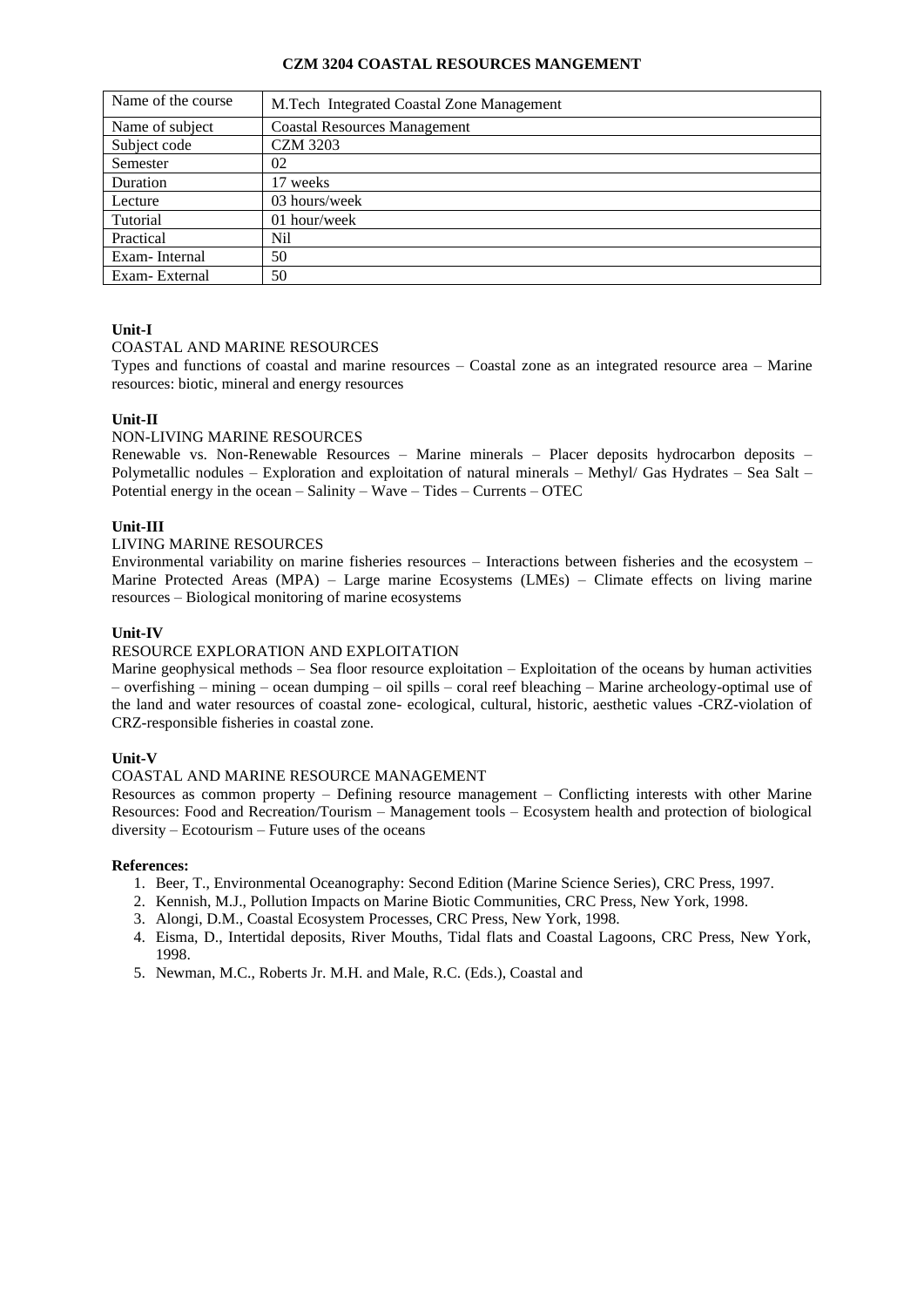# **CZM 3205 RESEARCH METHODOLOGY**

| Name of the course | M.Tech Integrated Coastal Zone Management |
|--------------------|-------------------------------------------|
| Name of subject    | <b>Research Methodology</b>               |
| Subject code       | <b>CZM3205</b>                            |
| Semester           | 02                                        |
| Duration           | 17 WEEKS                                  |
| Lecture            | 03 hours/week                             |
| Tutorial           | 01 hour/week                              |
| Practical          | Nil                                       |
| Exam-Internal      | 50                                        |
| Exam-External      | 50                                        |

# **COURSE OBJECTIVES:**

- Aware of the research process.
- Familiarize the tools and skills to investigate a research.
- Preparation of an effective report.
- Learn to focus on a research problem using scientific methods
- Learn basic instrumentation and data collection methods

### **UNIT I Introduction to Research Methodology**.

Types of research, research methods Vs methodology - stages of research process. Literature review – Problem definition

### **UNIT II Sampling Fundamentals**

Types of sampling: probability and non-probability sampling. Sampling theory, sampling distribution and sample size determination. Tools and techniques of data collection: Questionnaire and schedule for field surveys, interview, observation, simulation, experimental and case study methods. Collection, recording, editing, coding and scaling of data. Scale classification and types. Measurement of validity, reliability and practicality.

### **UNIT III Descriptive and Inferential Statistics**

Data analysis and interpretation –testing of hypothesis, testing of population mean, variance and proportion –Z test – t test – F test - chi square test.– standard error of the estimate. Testing goodness of fit. Brief introduction to non parametric tests, factor analysis, discriminant analysis and path analysis (description only).

### **UNIT IV Meaning of Interpretation and Inference**

Importance and care for interpreting results. Presentation of reports: structure and style. Parts of a research report. Guidelines for writing research papers and reports Ethics in research. Use of computers and internet in research.

#### **UNIT V Writing Technical Reports and Thesis**

Importance of effective communication-Applications of results of research outcome-Professional ethics- Ethical issues-Copy right-Royalty-Intellectual property rights and patent law-Trade related aspects of Intellectual property rights-Plagiarism-citation & acknowledgement -Reproducibility and accountability.

#### **REFERENCES:**

C. R. Kothari, Research Methodology, Methods and techniques (New Age International Publishers, New Delhi, 2004).

R. Panneerselvam, Research Methodology (Prentice Hall of India, New Delhi, 2011). Ranjit Kumar, Research Methodology, A step by step approach (Pearson Publishers, New Delhi, 2005. K. N. Krishnaswami, Appa Iyer and M Mathirajan Management Research Methodology:, Pearson Education, Delhi, 2010

M N Borse, Sree Nivas Publications Hand Book of Research Methodology :, Jaipur, 2004 William G Zikmund Business Research Methods:, South – Western Ltd, 2003

7.P K Majumdar Research Methods in Social Science, Viva Books Pvt Ltd, New Delhi, 2005

8.Norman Blaikie Analysing Quantitative Data, SAGE Publications, London, 2003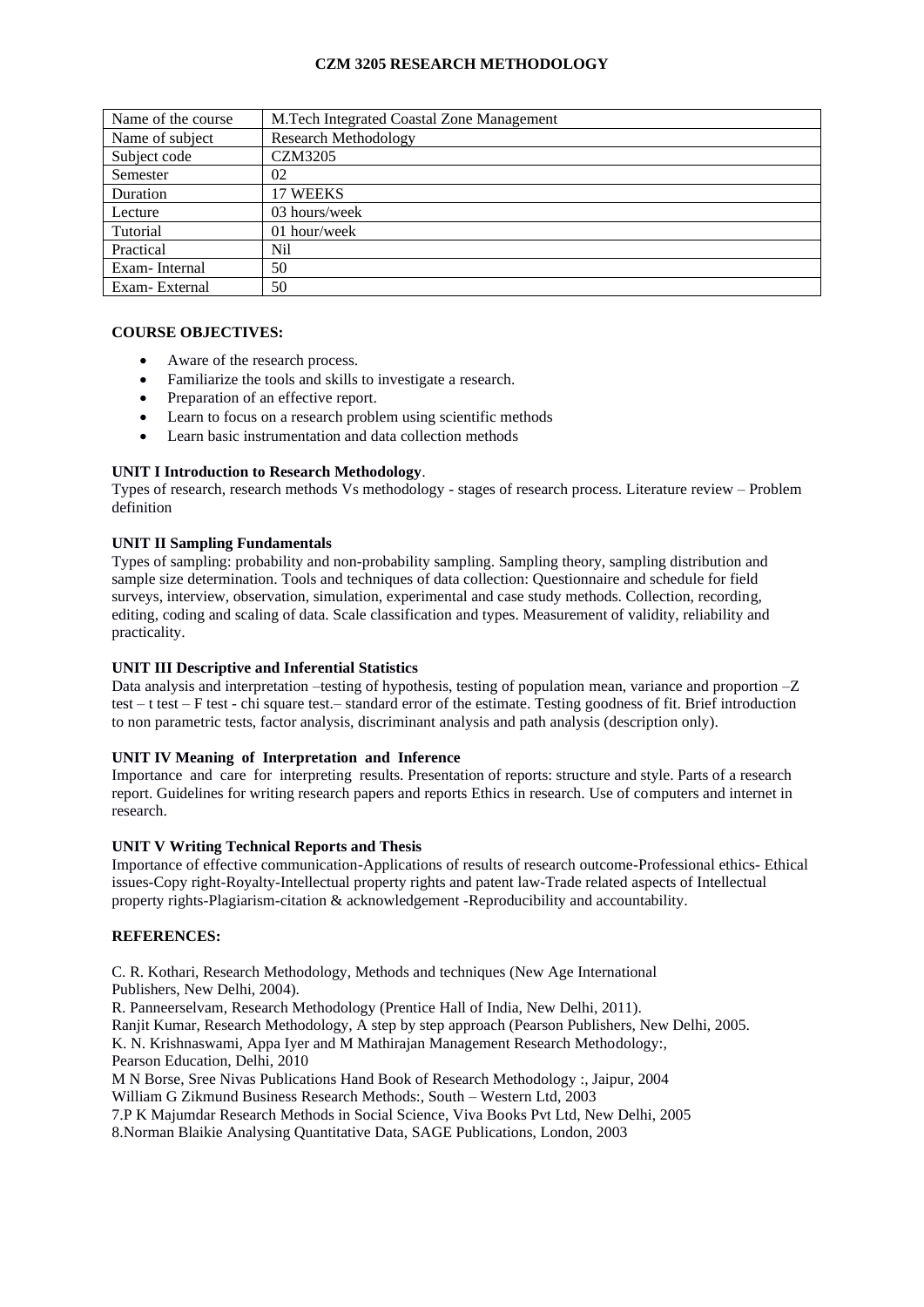#### **SEMESTER III**

# **CZM3301 PROJECT PHASE I**

| Name of the course | M. Tech Integrated Coastal Zone Management |
|--------------------|--------------------------------------------|
| Name of subject    | Design Project                             |
| Subject code       | <b>CZM3301</b>                             |
| Semester           | 03                                         |
| Duration           | 17 weeks                                   |
| Lecture            | Nil                                        |
| Tutorial           | Nil                                        |
| Practical          | 03 hours/week                              |
| Exam-Internal      | 100                                        |
| Exam-External      | ---                                        |

**Objective:** To get students a hands on experience in practical design problems in any of coastal/harbor engineering aspects. The same project can be developed further into a full-fledged final semester M.Tech course project.

# **CZM3302 INDUSTRIAL TRAINING**

| Name of the course | M. Tech Integrated Coastal Zone Management |
|--------------------|--------------------------------------------|
|                    |                                            |
| Name of subject    | <b>Industrial Training</b>                 |
| Subject code       | CZM3302                                    |
| Semester           | During vacation period – summer/winter     |
| Duration           | 2 weeks (10 working days)                  |
| Lecture            | Nil                                        |
| Tutorial           | Nil.                                       |
| Practical          | 06 hours/day                               |
| Exam-Internal      | 100                                        |
| Exam-External      | ---                                        |

**Objective:** To have the students an exposure in port and harbour activities, ship and cargo handling, coastal protection methods, etc.

## **CZM 3303 SEMINAR**

| Name of the course | M.Tech in Integrated Coastal Zone Management |
|--------------------|----------------------------------------------|
|                    |                                              |
| Name of subject    | Seminar                                      |
| Subject code       | CZM3303                                      |
| Semester           | 03                                           |
| Duration           | 17 weeks                                     |
| Lecture            | Nil                                          |
| Tutorial           | Nil                                          |
| Practical          | 03 hours/week                                |
| Exam-Internal      | 100                                          |
| Exam-External      |                                              |

**Objective:** To have the students an exposure in port and harbour activities, ship and cargo handling, coastal protection methods, etc.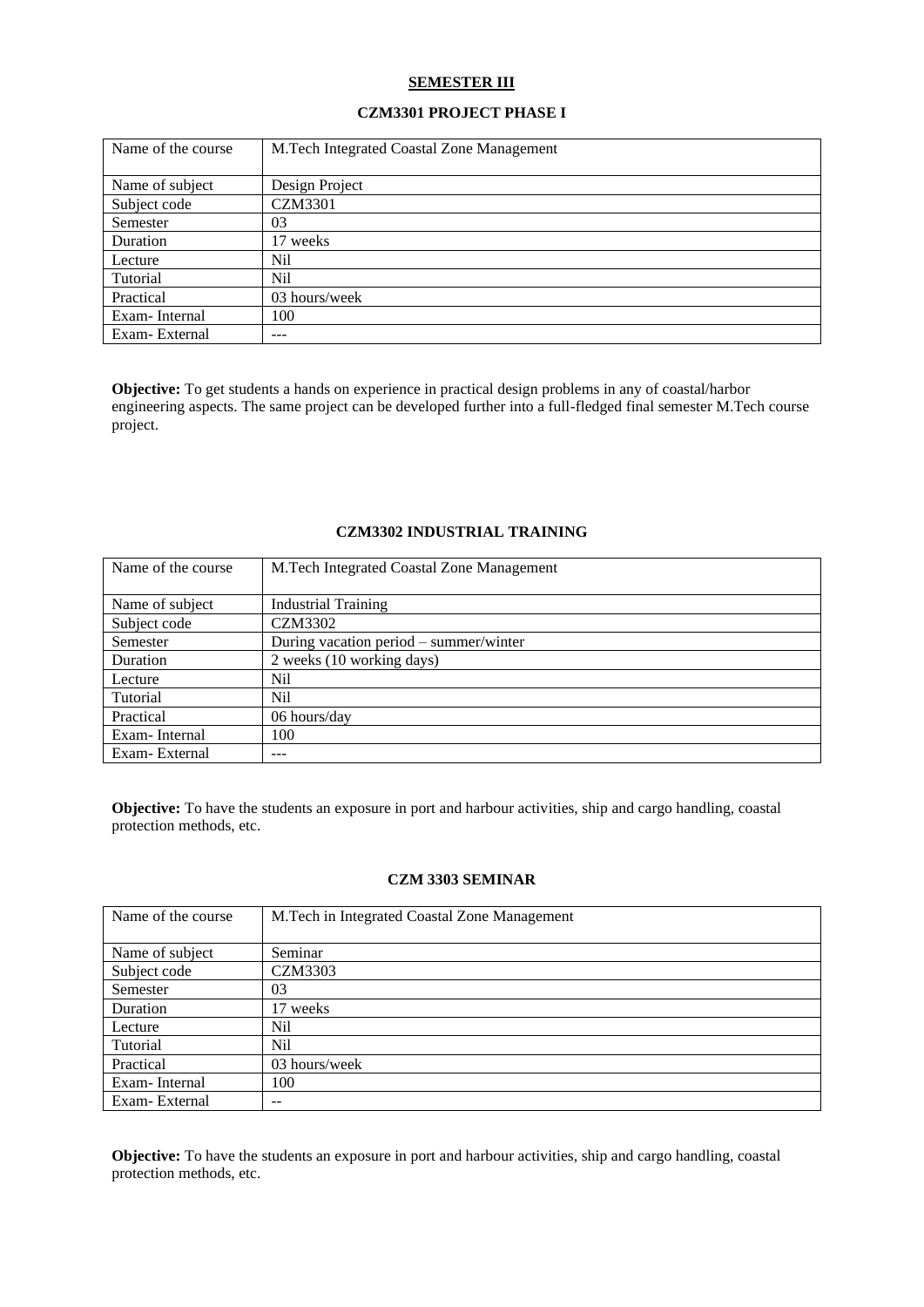## **SEMESTER IV**

# **CZM 3401 PROJECT WORK**

| Name of the course | M.Tech in Integrated Coastal Zone Management |
|--------------------|----------------------------------------------|
|                    |                                              |
| Name of subject    | Project Work                                 |
| Subject code       | <b>CZM 3401</b>                              |
| Semester           | 03                                           |
| duration           | 17 weeks                                     |
| Lecture            | Nil                                          |
| Tutorial           | Nil                                          |
| Practical          | 24 hours/week                                |
| Exam-Internal      | 70                                           |
| Exam-External      | 30                                           |

**Objective:**To give the students an opportunity to apply the knowledge which he/she acquired over the past three semesters in the programme to some design and analysis problems in the area of coastal/harbor engineering. These projects can be carried out in related industry and/or R&D organisations, which would help the student in job placement also. The students should always have a guide in the university, in addition to the guide at the place where the project is carried out.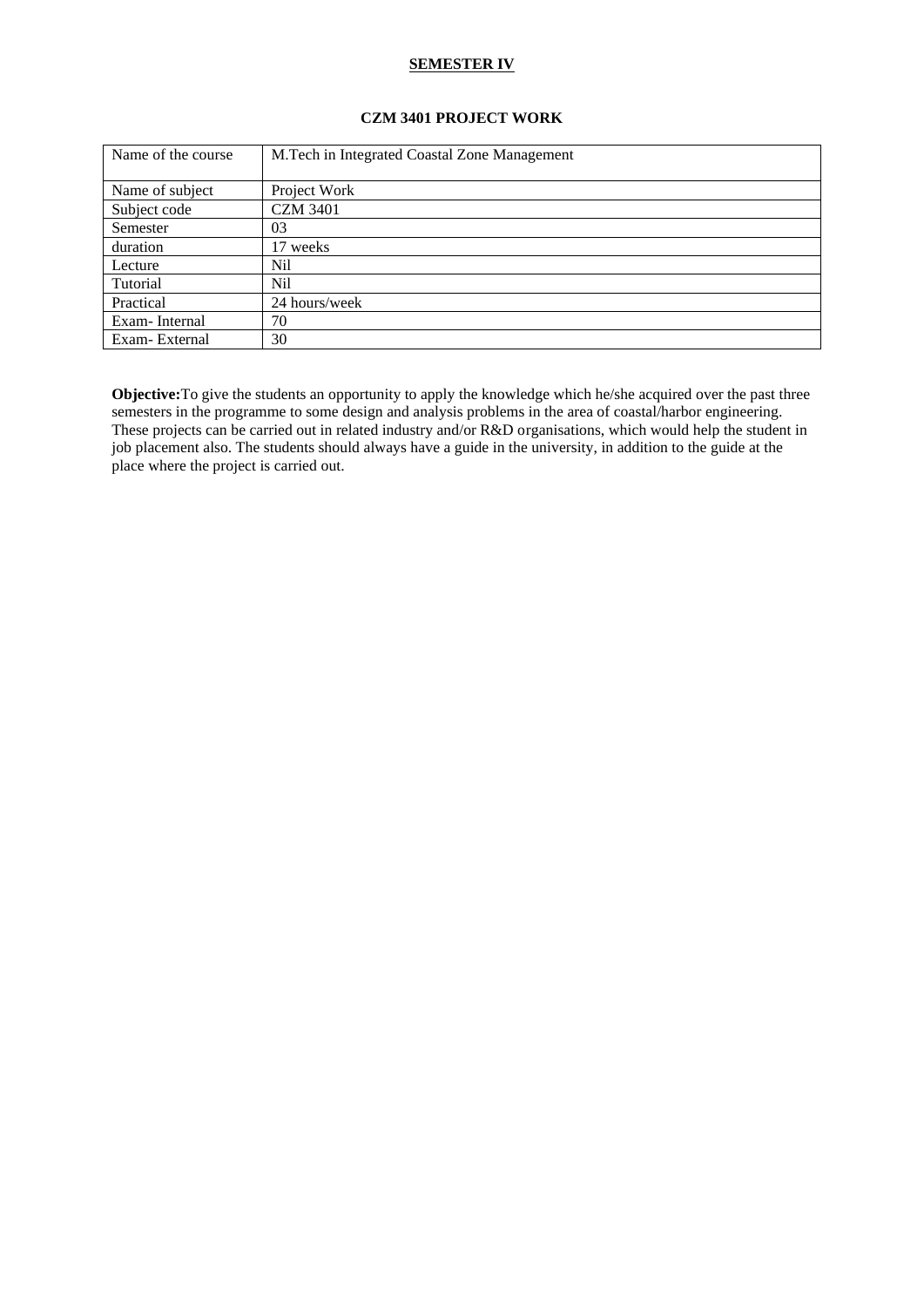# **ELECTIVES SEMESTER II**

# **CZM3206 COASTAL ECOSYSTEMS**

| Name of the course | M.Tech Integrated Coastal Zone Management |
|--------------------|-------------------------------------------|
| Name of subject    | <b>Coastal Ecosystems</b>                 |
| Subject code       | <b>CZM3206</b>                            |
| Semester           | 02                                        |
| Duration           | 17 WEEKS                                  |
| Lecture            | 03 hours/week                             |
| Tutorial           | 01 hour/week                              |
| Practical          | Nil                                       |
| Exam-Internal      | 50                                        |
| Exam-External      | 50                                        |

### **Unit-I**

Introduction to various coastal ecosystems: Ecological roles of mangroves, coral reefs, seagrasses, rocky shore, sandy shore. Coastal resources.

### **Unit-II**

Developmental activities: Habitat destruction - ecological issues – multiples uses of coastal zone – urban settlement – industrial development – waste disposal – shore protection - and their impacts on coastal ecosystems – pollution, biodiversity loss. Restoration activities – coastal aquaculture – Coastal tourism – beach resorts – parks.

### **Unit-III**

Coastal Ecosystem modeling: Various models applied in coastal ecosystem modelling and its dynamics.

### **Unit-IV**

Ecosystem services: Definition. Key concepts – ecosystems, biodiversity and resilience.Categories of ecosystem services.Valuing ecosystem services.Issues in measuring ecosystem services.Environmental accounting. Eco Tender. Ecosystem services and natural resource management.

#### **Unit-V**

Coastal Zone Management& Coastal Regulation Zone Act:Integrated Coastal Zone Management (ICZM), its need and benefits, principles and objectives. ICZMP.development and implementation of management programs, wise use of the land and water resources of the coastal zone - ecological, cultural, historic, esthetic values, need for compatible economic development,Coastal Zone Management Act and Related Legislation - CRZ notification of India – amendments - Coastal Regulation Zone Act of state governments **-** National Coastal Zone Management Authority.

- 1. Menon, M., S. Rodriguez and A. Sridhar, 2007. Coastal Zone Management Notification '07 Better or bitter fare? Economic and Political Weekly. September 22-28 (2007), Vol. XLII (38), pp 3838-3840.
- 2. Sorensen, J. "The international proliferation of integrated coastal zone management efforts", Ocean and Coastal Management, 21, 1-3 PP45-80, 1993 [3] UNEP /GPA. "The State of the Marine Environment: Trends and Processes" UNEP /GPA, The Hague, 2006.
- 3. Ramachandran, A., B. Enserinkb and A.N. Balchand, 2005. Coastal regulation zone rules in coastal panchayats (villages) of Kerala. Journal of Ocean & Coastal Management 48 (2005) 632–653.
- 4. Report of the committee chaired by Prof. M.S. Swaminathan to review the CRZ notification 1991 (February 2005).
- 5. George G., 2002. Report on coastal zone management of India, Report by School of Industrial Fisheries, Cochin University of Science & Technology, Cochin, India. 2002.
- 6. Ajith Joseph K., Balchand A.N., 2000. The application of coastal regulatory zones in coastal management—appraisal of Indian Experience. Journal of Ocean and Coastal Management 2000; 43:515–  $26$
- 7. Marale, S. M., R. K. Mishra, 2011. Status of Coastal Habitats and its Management in India. International Journal of Environmental Protection IJEP Vol.1 No.1 2011 PP.31-45.
- 8. The Natural Resources of Kerala, WWF Thiruvananthapuram, 1997, Page 122.
- 9. Tomy, P.J., 1996. The Kerala coast causes of its ruin and methods for revival. KAU.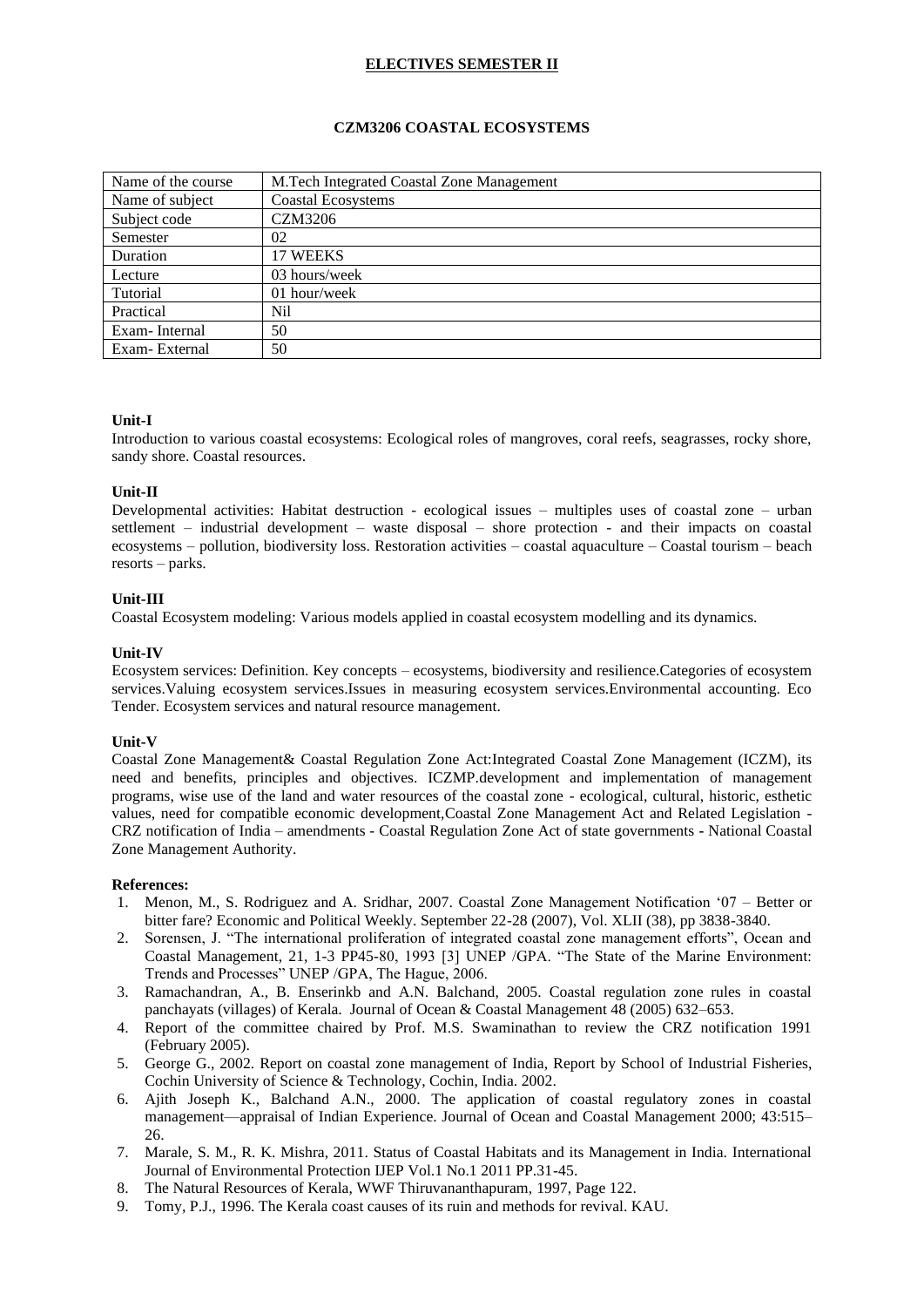# **CZM 3207 MONITORING TECHNIQUES - SCIENTIFIC METHODS OF ANALYSIS, SURVEYING, INSTRUMENTATION**

| Name of the course | M.Tech Integrated Coastal Zone Management                                          |
|--------------------|------------------------------------------------------------------------------------|
| Name of subject    | Monitoring Techniques - Scientific Methods Of Analysis, Surveying, Instrumentation |
| Subject code       | <b>CZM3207</b>                                                                     |
| Semester           | 02                                                                                 |
| Duration           | 17 WEEKS                                                                           |
| Lecture            | 03 hours/week                                                                      |
| Tutorial           | $01$ hour/week                                                                     |
| Practical          | Nil                                                                                |
| Exam-Internal      | 50                                                                                 |
| Exam-External      | 50                                                                                 |

# **Unit-I**

Scientific methods of analysis- measurement units of environmental parameters- qualitative and quantitative methods – Statistics, environmental modeling - geographical information systems - data collection and data banks; applications in coastal zones – quality standards – fixed and moving standards – standard fixing procedure – judgment and decision making based on standards - importance of meta data. Environmental Impact Assessment concepts and requirements of environmental impact assessment, - Morphological Impact Assessment - methodology of planning and carrying out an environmental audit - use of environmental management systems.

# **Unit-II**

Surveying – methodology – monitoring – goals – planning field work – sampling techniques including rural appraisal techniques – primary and secondary data - data processing – inventory studies – sampling and storage protocols – analytical techniques – selection of environmental parameter – frequency – spatial distribution – urban and rural scenarios – socio-cultural and economic aspects –appraisal techniques. Surveyors technical skills – to collect and collate data: – Geodetic – Hydrographic, – Cadastral – integration of Cadastre and Land Registry -Spatial Data Infrastructures - assessment, interpretation and management

# **Unit-III**

Instrumentation – in-situ measuring devices – remotely controlled devices – GPS - DGPS - shoreline mapping – Beach elevation and profiles - Physical parameters and instruments – oceanographic instruments -chemical procedures – instrumentation and devices – biological approach – ecosystem study – counting techniques – size and groups – biodiversity index – geological / geophysical methods and instruments.

# **Unit-IV**

Marine Instrumentation - Types of marine instrumentation; in-situ and remote sensing instruments; operating platforms-fixed, ship, platform and buoy based; output formats; telemetry. Measurement of temperature, salinity, sound velocity, wave height, wave period, tidal height, tidal period and ocean depth etc. Types of tide gauges: principles, operation and applications- Wave radars, rain gauge, seabed observatories. Types of buoys; principles, application and operations for measurement of wind, temperature, current, wave height and direction and other environmental sensors Satellite telemetry systems Surveying equipment: echosounder, multibeam sonar, sub-bottom profiler, side scan sonar, boomers, sparkers, magnetometers, positioning and tracking equipment. Types of acoustic transducers: piezoelectric and magnetostrictive; sonar transducers for echosounder, acoustic sub-bottom profilers, tide gauges, wave height and period sensors, data buoys, test and calibration of marine instruments.

# **Unit-V**

Coastal and ocean data sources and Institutions –tide tables and admirality charts – Websites providing coastal and ocean data - NOAA, COADS, MEDS, NCAR, NODC, INCOIS, NHO, SAC, NRSC

- 1. Anthony J. Richardson, Elizabeth S. Ampt, Arnim H. Meyburg . Survey Methods for Transport Planning
- 2. Peter Newsted, Sid Huff & Malcolm Munro ; Survey Instruments in IS. MISQ Discovery, Dec., 1998
- 3. ShanALi Surveying instruments
- 4. Stephen A. Dyer, Wiley Survey of Instrumentation and Measurement, John Wiley & Sons, 07-Apr-2004 - Technology & Engineering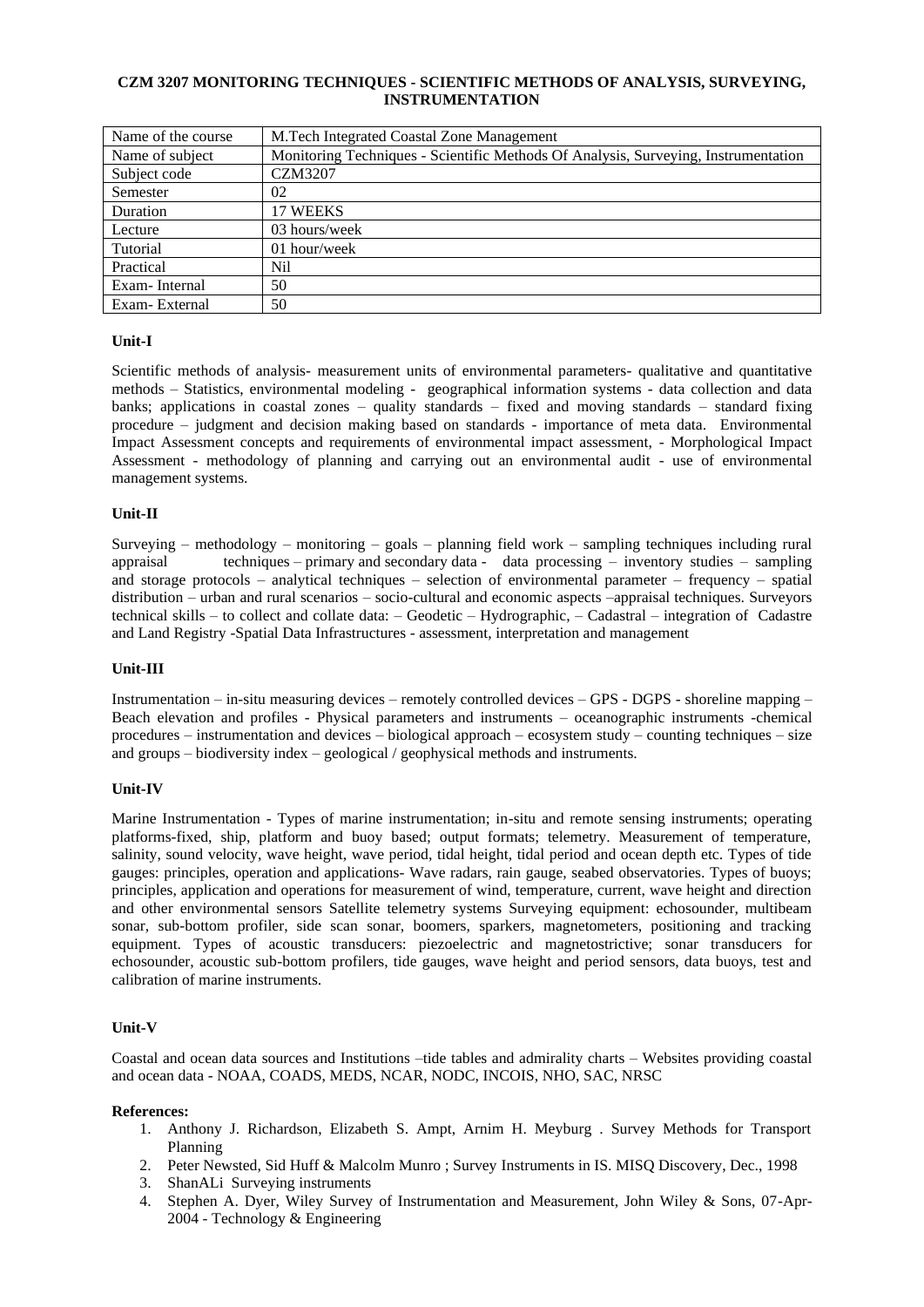#### **CZM 3208 OCEAN STRUCTURES**

| Name of the course | M.Tech Integrated Coastal Zone Management |
|--------------------|-------------------------------------------|
| Name of subject    | <b>Ocean Structures</b>                   |
| Subject code       | <b>CZM3208</b>                            |
| Semester           | 02                                        |
| Duration           | 17 WEEKS                                  |
| Lecture            | 03 hours/week                             |
| Tutorial           | 01 hour/week                              |
| Practical          | Nil                                       |
| Exam-Internal      | 50                                        |
| Exam-External      | 50                                        |

# **Unit-I**

Brief introduction of ocean and its resources and uses– near shore structures. Different types of ocean structures and systems (fixed, floating, semi-submersibles, submersibles, pipelines, etc.,) for exploitation of oil and gas, minerals and energy of planning, design and construction.

### **Unit-II**

Regulation and codes of practices - The environment and environmental forces - structural analysis - Foundation and sea bed anchors - Towing, launching and installation.

#### **Unit-III**

Different materials for marine applications: Metals, concrete and other materials for marine environment - Principles of corrosion, properties and selection of materials, welding of materials and metals for marine use. Non-destructive protection of materials

#### **Unit IV**

Inspection and testing of marine structures- methods and equipments- non-destructive techniques.Repair and rehabilitation of marine structures.structural health monitoring of marine structures.

#### **Unit V**

Introduction to stochastic dynamics of ocean structures- Stationary process- stochasticprocess- Random environmental processes-Response spectrum- Narrow band processreturn period- fatigue prediction-

- 1. Ben C.Gerwick, Jr., Construction of Marine and Offshore Structures, CRC Press, New York
- 2. Reddy, D.V.andArockiasamy, M., Editors, Offshore Structures, Vol.I and II, Krieger Publishing Company, Florida, 1991
- 3. PerBruun, Port Engineering, Volume I and II, Gulf Publishing Company, 1989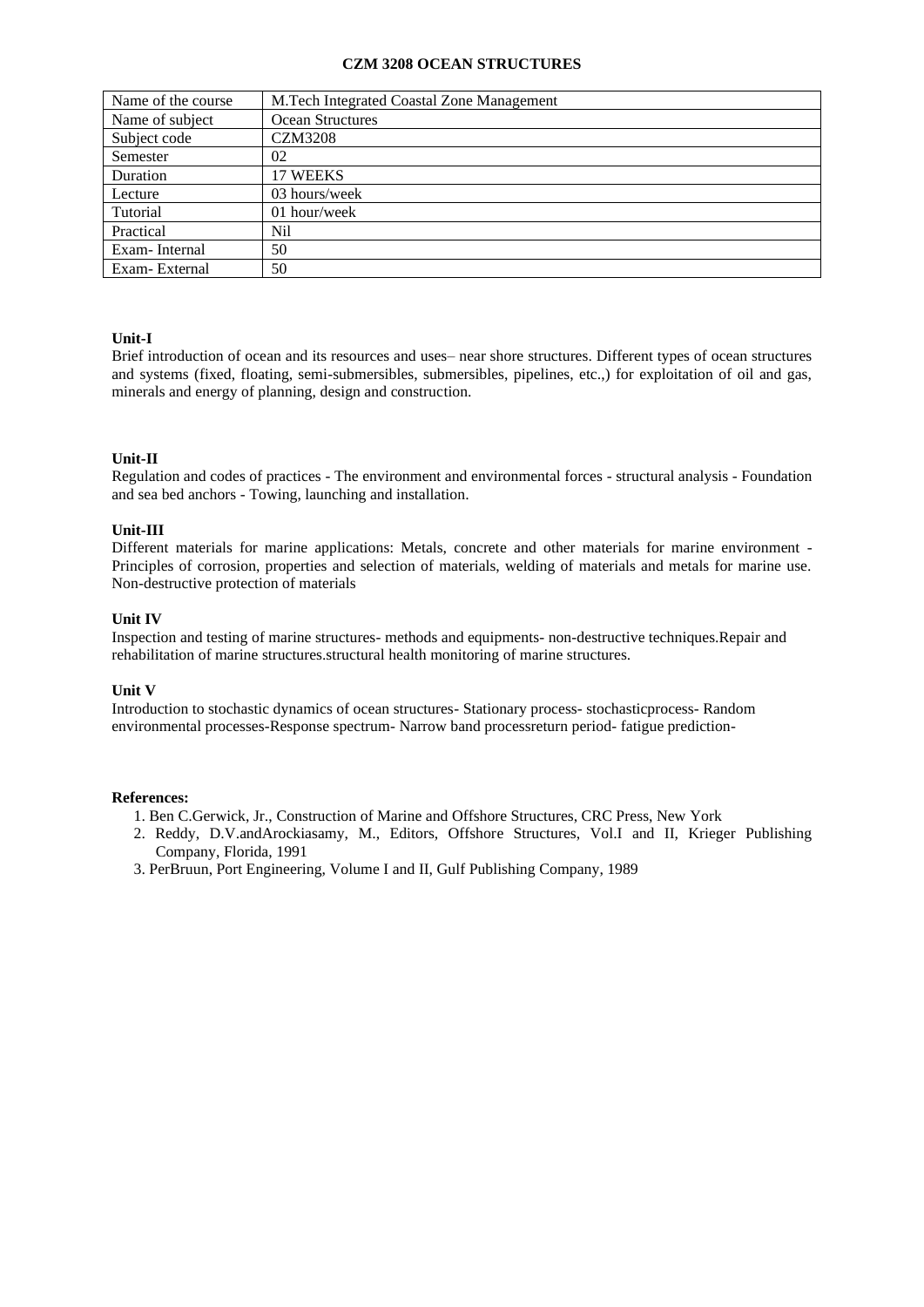### **CZM 3209 MARINE CORROSION AND PREVENTION**

| Name of the course | M.Tech Integrated Coastal Zone Management |
|--------------------|-------------------------------------------|
| Name of subject    | Marine Corrosion And Prevention           |
| Subject code       | <b>CZM3209</b>                            |
| Semester           | 02                                        |
| Duration           | 17 WEEKS                                  |
| Lecture            | $03$ hours/week                           |
| Tutorial           | $01$ hour/week                            |
| Practical          | Nil                                       |
| Exam-Internal      | 50                                        |
| Exam-External      | 50                                        |

Objective: On completion of the course the students are expected to have the knowledge on the Causes of corrosion.• Method of prevention during operation and during construction• Anti-corrosive paints• Corrosion in boilers and IC engines

### **UNIT I INTRODUCTION**

Cathodic Protection – Sacrificial anodes protection – Impressed current system protection – Bimetallic corrosion – Design faults causing corrosion – corrosion of metals in sea water, metallic corrosion.

# **UNIT II HULL PLATE PREPARATION**

Plate preparation during building and repair periods -Atmospheric corrosion Mill scale – flame cleaning – Acid Pickling – Blast cleaning – causes of paint failure – shipboard preparations for painting – power wire brushing – power discing – air hammer – high pressure water blasting – sand blasting shot blasting.

# **UNIT III MODERN PAINT TYPES**

Basic composition of paint Albyd – bitumen or pitch – chlorinated rubber – coal tar epoxy – Epoxy – oleo resinous – phenolic – polyurethane – primers – vinyl – self polishing copolymers – shipboard paint systems – underwater AF paints – boot top anti corrosive paints – super structure paints.

### **UNIT IV CORROSION IN BOILER**

Atoms & Ions, Ph value electrochemical corrosion, Direct chemical attack – Electro chemical attack – reason – remedial measures. Effect of salts & Grease in feed water.Effect of corrosion while boiler not in service – preservation to avoid corrosion. CORROSION IN MARINE DIESEL ENGINES: Corrosive wear of cylinder liners – Reasons and remedies – corrosion of Main Engine Jacket cooling spaces – Reasons and remedies – corrosion in bearings.

### **UNIT V CORROSION AND ITS PREVENTION**

Mechanism of corrosion – Chemical corrosion – Electro chemical corrosion – Anomic &cathodic protection – forms of metallic coatings – anodizing – phosphating.

### **REFERENCES**

1. Lavery, H.I.,"Shipboard operations" Institute of Marine Engineers Publication

2. Schweitzer, " Fundamentals of Corrosion",1st Ed. Taylor& Francis, Indian Reprint 2012 (Yesdee Publishing Pvt. Ltd.)

3. M.E.P., "Corrosion For Marine & Offshore Engineers ", Marine Engineering Practice, Vol.02,Part 11, IMarEST, London

4. Francis Laurence LaQue , " Marine corrosion: causes and prevention", 1st Ed., Wiley, 1975

5. Claire Hellio, Diego M. Yebra, PinturasHempel S.A., "Advances in Marine Antifouling Coatings and Technologies", Woodhead Publishing, 2009 REFERENCES: 1. Pierre R. Roberge, "Corrosion Engineering Principles and Practice", 1st Ed.,McGraw-Hill, 2008 2. Zaki Ahmad, "Principles of Corrosion Engineering and Corrosion Control",1st Ed. Elsevier.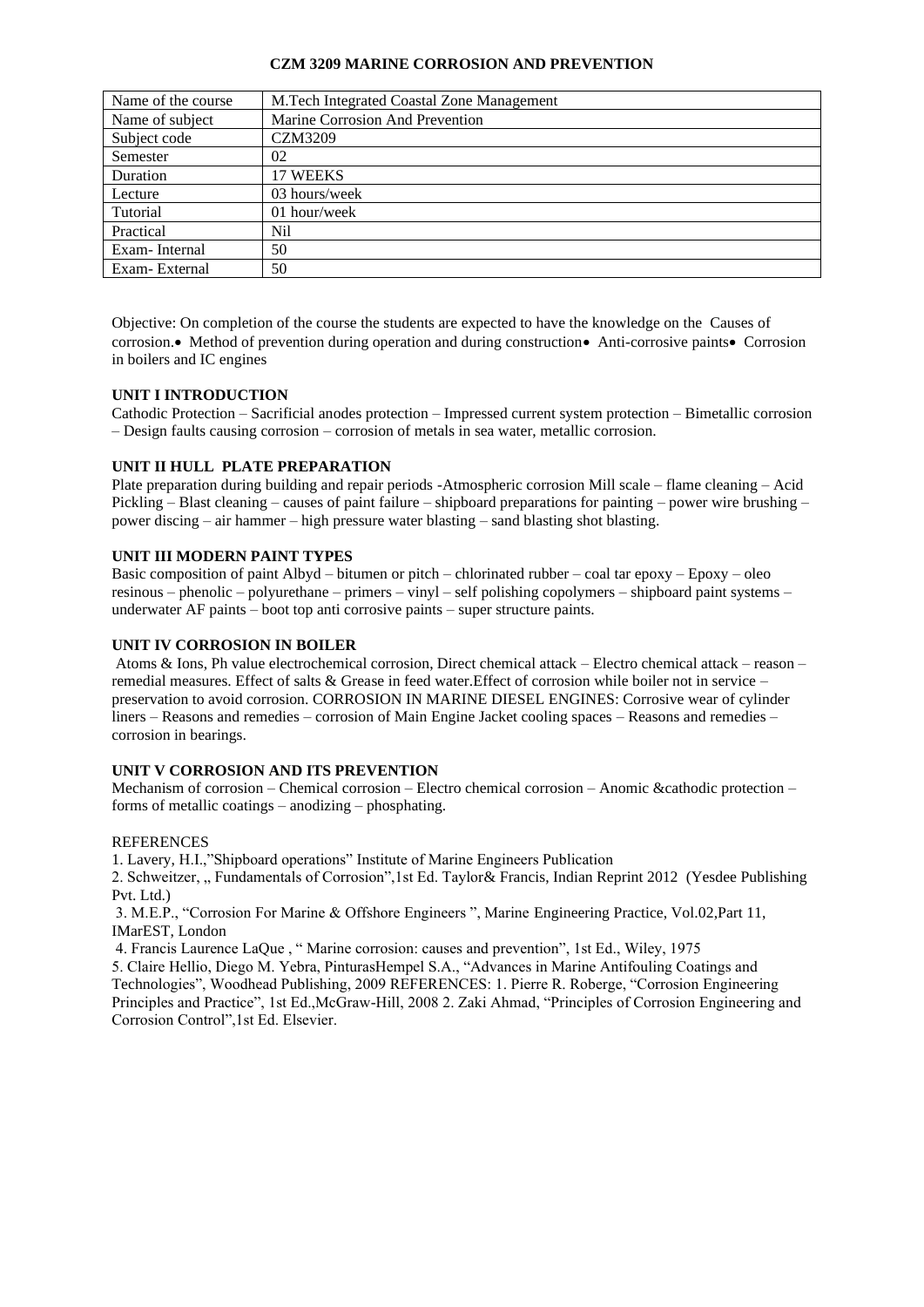### **CZM3210 MARITIME LAWS AND REGULATIONS**

| Name of the course | M.Tech Integrated Coastal Zone Management |
|--------------------|-------------------------------------------|
| Name of subject    | Maritime Laws And Regulations             |
| Subject code       | <b>CZM3210</b>                            |
| Semester           | 02                                        |
| Duration           | 17 WEEKS                                  |
| Lecture            | 03 hours/week                             |
| Tutorial           | 01 hour/week                              |
| Practical          | Nil                                       |
| Exam-Internal      | 50                                        |
| Exam-External      | 50                                        |

**Objective:**To give an insight to the students into various rules, regulations and guidelines related to ocean and coastal activities, statutory bodies, law application jurisdiction, types of pollution, laws and penalties.

# **UNIT I STATUTORY BODIES AND CONVENTIONS**

International Maritime Organization (IMO) – Organization and its Role. UNCLOS III, High Seas – its meaning, Freedom of the High Seas meaning, fishing on the High Seas. Piracy – its object and where it can be committed, Right of hot pursuit. International Humanitarian Law and the Geneva Conventions of 1949, the First Geneva Convention (for wounded and sick), the Second Geneva Convention (Maritime Convention), the Third Geneva Convention (Treatment of POWs), the Fourth Geneva Convention (Civilians), and the Geneva Convention Act, 1960 (CGO 12/89).

### **UNIT II MARITIME ZONES AND REGULATIONS**

The Maritime Zones. The Maritime Zones of India (Regulations of Fishing by Foreign Vessels) Act, 1981 and Rules framed there under (MZI Rules, 1982) The Territorial Waters, Continental Shelf, Exclusive Economic Zone and Other Maritime Zones Act, 1976.

# **UNIT III COAST GUARD CONTROLS ON COASTAL ACTIVITIES**

Coast Guard Law – Procedures relating to Summary Trial, Board of Inquiry, Recording of Evidence, and Abstract of Evidence, hearing of charge and disposal. Fisheries Regulations and Fishing rights, fishing gear Materials – classification of fishing gears, trawl net-classification of trawl gear, Bull trawl. Protected marine species.

### **UNIT IV MARINE POLLUTION PREVENTION ACTS**

The Environment (Protection) Act, 1986 – Definitions, General Powers of the Central Government, Prevention, Control and Abatement of Environmental Pollution, and Miscellaneous provisions. Maritime Conventions relating to maritime environment and prevention and control of marine pollution ratified by India. Offshore oil rigs and management of oil exploration. SPMs and oil/gas submarine pipeline.

#### **UNIT V PENALTIES AND PROCEDURES**

The Water (Prevention and Control of Pollution) Act, 1974 – Definitions, Prevention and Control of Water Pollution (Chapter V), Penalties and Procedure (Chapter VII).The Merchant Shipping Act, 1958 – General Administration (Part III), Certificates of Officers (Part VI), Collisions, Accidents at sea and liability (Part X and XA). Prevention and containment of pollution of the sea by oil (Part XIA), Wreck and Salvage (Part XIII).

### **REFERENCES:**

D.W.Nixon, Marine and Coastal Law: Cases and Materials.,Praeger Publishers, 1994 Brown, J.R. Admirality Judges: Flotsam on the Sea of Maritime Law Wilson,D. and Sherwood, D., Oceans Governance and Maritime Strategy., Allen &Unwin, 2000 Juda.L, International Law and Ocean Use management.,Routledge 1996 Paleri., Integrated Maritime Security, Vij books India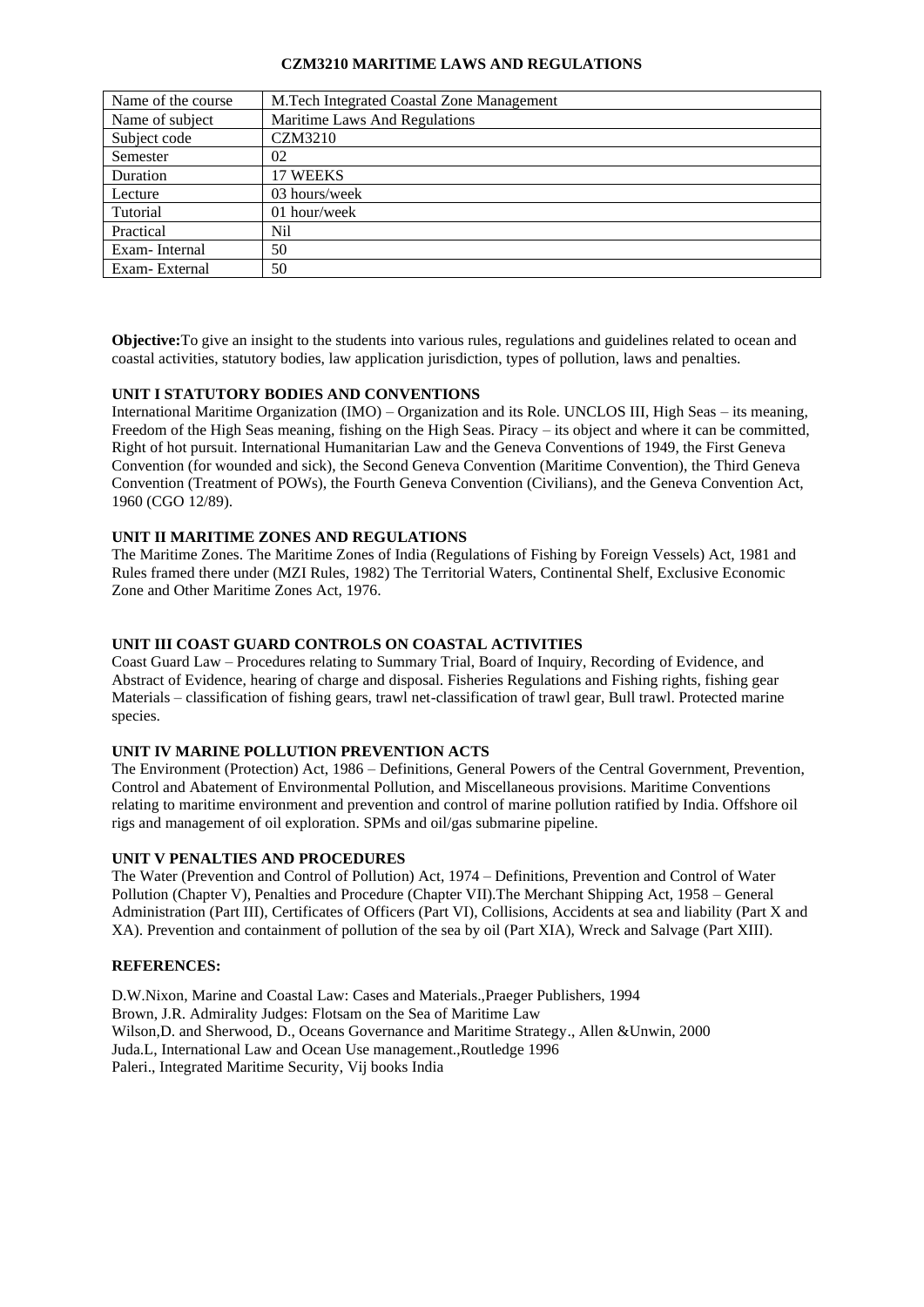### **ELECTIVES SEMESTER III**

| Name of the course | M.Tech Integrated Coastal Zone Management |
|--------------------|-------------------------------------------|
| Name of subject    | Marine Surveys And Monitoring             |
| Subject code       | CZM3304                                   |
| Semester           | 03                                        |
| Duration           | 17 WEEKS                                  |
| Lecture            | 03 hours/week                             |
| Tutorial           | 01 hour/week                              |
| Practical          | Nil                                       |
| Exam-Internal      | 50                                        |
| Exam-External      | 50                                        |

#### **CZM3304 MARINE SURVEYS AND MONITORING**

Objective:To introduce the students to different aspects involved in a coastal survey and measurement systems, survey locations, survey parameters and standards, data acquisition, storage and processing.

#### **UNIT I**

Brief history – Importance – Fields of application of coastal surveying– Fundamental concepts – Survey Planning, Data collection, Data Processing, Data Analysis, Data Quality control, Data Products – Presentation

### **UNIT II**

The Earth – The Ellipsoid – The Local Sphere – The Geoid Datum – Types of Datum – Horizontal Datum – Vertical Datum – Datum Transformation – Coordinate Systems – Principles of Cartography – Projections – Genemonic – Conic – Cylindrical and Universal Transverse Mercator projection – Positioning Methods – Horizontal Control Methods – Vertical Control Methods – Instruments used – Topographic surveying applied to hydrography – Coastline delineation and – Coastal and Harbor Surveys

### **UNIT III**

Fundamentals of acoustic wave propagation in ocean waters – Sound velocity computation – Attenuation – Refraction and reflection – Frequency – Band width – Pulse length – Acoustic Instrument operation – Data recording and processing – Sidescan – Practical use of Sidescan – Plotting and measurements from Sonar records – MultibeamEchosounders – Feature detection and Sea floor classification

#### **UNIT IV**

Principles of Tides and Water Levels – Astronomical Tide Producing Forces – Tidal Characteristics – Non-tidal water level variations – Tide and water level Datum – Harmonic Analysis and Tide Prediction – Principles of Tidal Currents – Measurements and Prediction of Currents

#### **UNIT V**

Methods for the assessment of coastal and marine pollution – Biological productivity and pollution monitoring – Water quality parameters: physical/ chemical/ biological properties, sampling techniques and problems – Nutrients, sewage and anoxia – Impacts of heavy metals – Pathways of radioactivity – Data storage and processing – Water quality standards

# **REFERENCES:**

Ask, T., Handbook of Marine Surveying, Sheridan House, 2007. Ghilani, C.D. and Wolf, P.R., Elementary Surveying: An Introduction to Geomatics, Prentice Hall, 2008. Kennish, M.J., Practical Handbook of Marine Science, CRC Press, 2001. Brekhovskikh, L.M. and Lysanov, Y.P., Fundamentals of Ocean Acoustics, Springer, 2003. Dean, R.G. and Dalrymple, R.A., Coastal Processes with Engineering Applications. Cambridge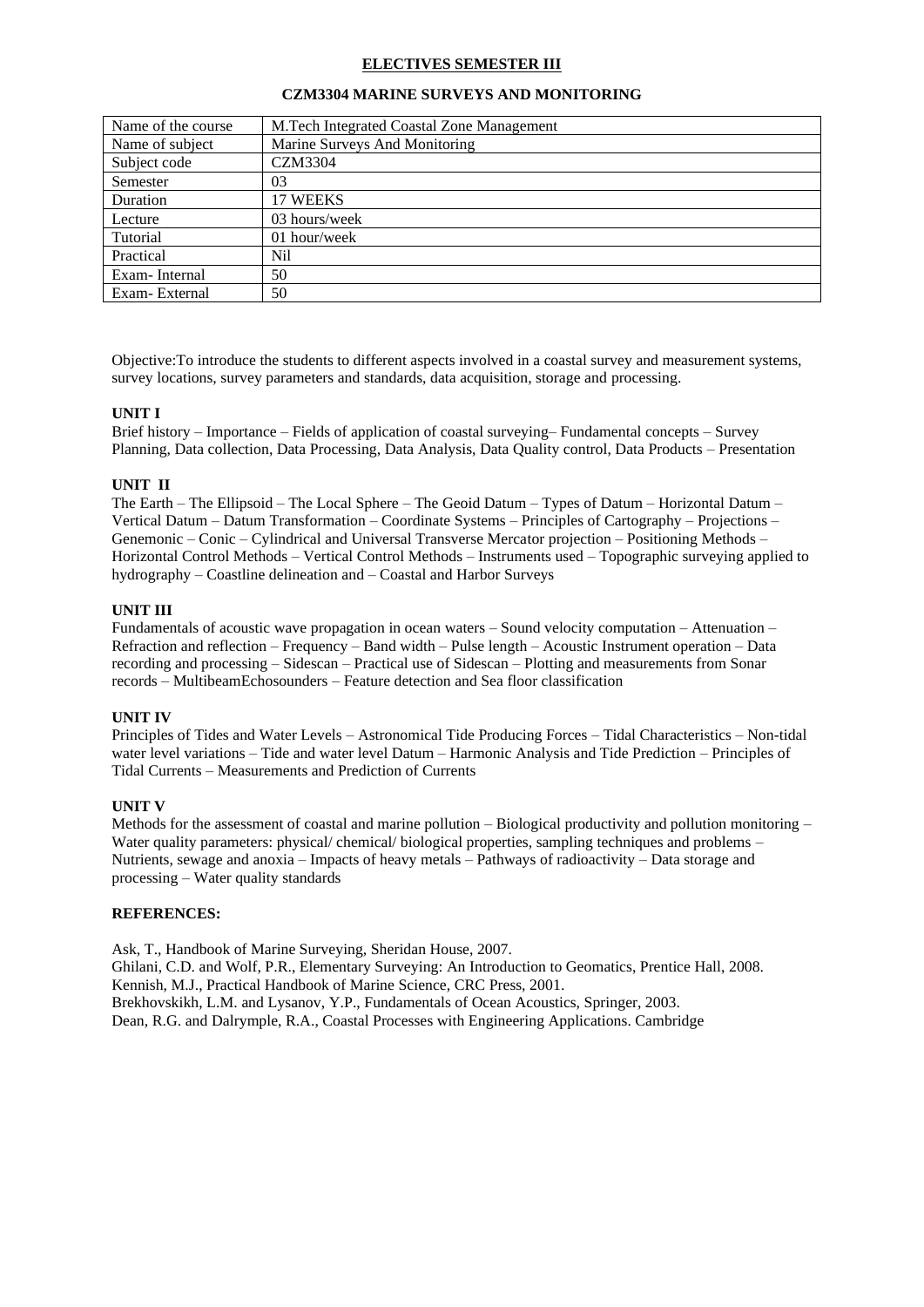## **CZM 3305 DECISION SUPPORT AND MANAGEMENT TECHNIQUES**

| Name of the course | M.Tech Integrated Coastal Zone Management  |
|--------------------|--------------------------------------------|
| Name of subject    | Decision Support And Management Techniques |
| Subject code       | <b>CZM3305</b>                             |
| Semester           | 03                                         |
| Duration           | 17 WEEKS                                   |
| Lecture            | 03 hours/week                              |
| Tutorial           | $01$ hour/week                             |
| Practical          | Nil                                        |
| Exam-Internal      | 50                                         |
| Exam-External      | 50                                         |

# **Unit-I**

Management: - introduction, tasks, social responsibilities, planning, fundamentals of decision making, organizing and control of functions, management information systems - critical understanding of the contribution of economic, legal, socio-cultural, planning, management and environmental factors relevant to CZM.

# **Unit II**

Current coastal zone management philosophies (in the UK, EU and world-wide) and their practical applications, Sustainable Development; - Stress Effects on Coasts and Seas; Economics and Human Influences on the Coastal Zone - Resolving Conflicting Interests - Sustainable Tourism - Spatial Planning and GIS;

# **Unit-III**

Group and communication skills: definition of a group, physiological functions of groups, group goals, type of groups, social influences, communication in groups - direction of communication, communication networks effective group activity. Use of Information and Communication Technology for community awareness and education of the concepts of ICZM

### **Unit-IV**

Multi-criteria appraisal: Introduction, multi-criteria in decision making, elements of multi criteria analysis, Evaluation. Participatory rural appraisal technique – basic philosophy, participation and empowerment, tools and techniques of participatory rural appraisal.

# **Unit V**

Design methods for strategic decision making: Introduction, forecasting methods Application- financial and caring forecasting, cash flow forecasting analysis of cost behavior and cost prediction, interest rate forecasting and technological forecasting.

- 1. Doody, J.P. Coastal Conservation and Management: An Ecological Perspective. Springer, 2000.
- 2. Stickney, R.R. and McVey, J.P. Responsible marine aquaculture. CAB Publishing, New York, USA, 2002.
- 3. Hanley, N., Shogren, J.F. and White, B., Environmental Economics In Theory and Practice, Macmillan India Ltd, New Delhi, 1999.
- 4. Perman, R., Ma, Y. and McGilvray, J. Natural Resources and Environmental economics, Second edition, Addison Wesley Longman Ltd., Singapore, 1997.
- 5. Bowers, J. Sustainability and Environmental Economics, Addison Wesley Longman Ltd., Singapore, 1997.
- 6. Kolstad, C.D. Environmental Economics, Oxford University Press, New York, 2000.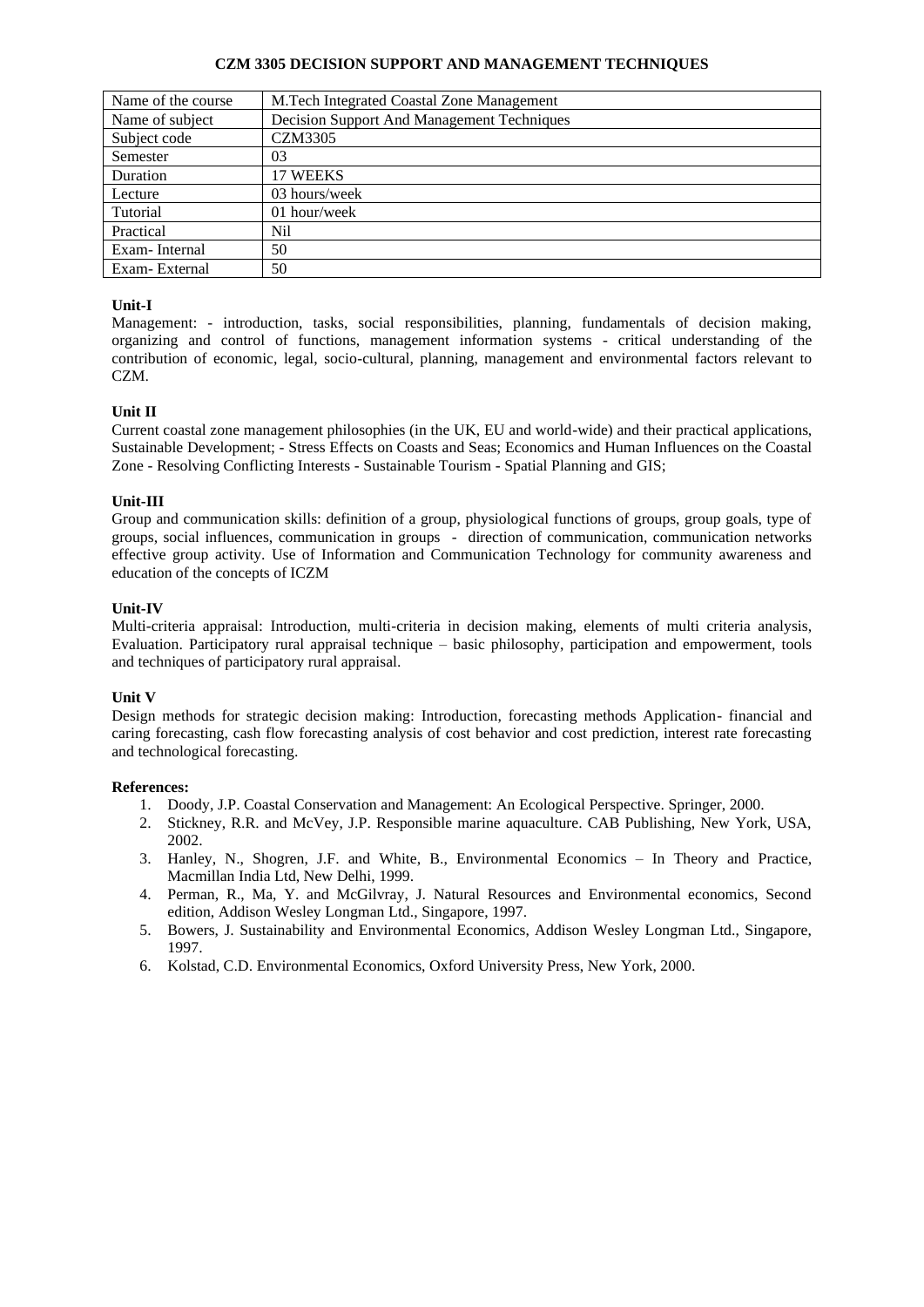### **CZM 3306 POLLUTION OF MARINE ENVIRONMENT**

| Name of the course | M.Tech Integrated Coastal Zone Management |
|--------------------|-------------------------------------------|
| Name of subject    | <b>Pollution Of Marine Environment</b>    |
| Subject code       | CZM3306                                   |
| Semester           | 03                                        |
| Duration           | 17 WEEKS                                  |
| Lecture            | 03 hours/week                             |
| Tutorial           | $01$ hour/week                            |
| Practical          | Nil                                       |
| Exam-Internal      | 50                                        |
| Exam-External      | 50                                        |

### **Unit-I**

Marine Pollution: Definition, Pollutants and its classification. Organic wastes: BOD, COD, dilution factor, Fluctuations in DO, Consequences of organic discharges to estuaries with examples; Thames and Cochin estuary; Consequences of sludge dumping at sea. Sewage treatment: Primary, Secondary and Tertiary treatment processes. Solid waste pollution: Classification and disposal of solid wastes.

### **Unit-II**

Industrial pollution: sources, nature and their treatment processes. Marine corrosion: Definition, corrosion reactions, classification of corrosion, factors affecting corrosion of metals in sea water and prevention of marine corrosion. The state of pollution of some seas in the world - The North sea, The Mediterranean sea and the Baltic sea.

Oil spills and cleanup: sources, major accidental spills, fate of spilled oil on the sea, consequences of oil spills and treatment of oil spills.

Pesticide pollution: inputs, fate in the sea, factors affecting the bioaccumulation of pesticides, DDT - the most wide spread pesticide, Impact of pesticides on the Environment, Mode of poisoning of pesticides, Methods to minimize pesticide pollution.

#### **Unit-III**

Conservative pollutants: Measures of contamination, toxicity, measurement of toxicity, acute and chronic exposure, Detoxification. Metal pollution in coastal waters (Hg, Pb, Cd, Cu, Zn and Fe).The present status of coastal pollution in India and future strategies.

#### **Unit-IV**

Radioactive Pollution: Sources, Classification and effects of radiation; Protection and control from radiation: Maximum permissible dose concept, dose limits, Disposal of radioactive wastes; Beneficial aspects of radiation and food safety.

#### **Unit-V**

Indicator organisms: Criteria for selection of indicator organism: Quantification of pollution load, basic prerequisites, response to different pollution load and time integration capacity, Macro algae, crustaceans and molluscs as indicator organisms for monitoring of trace metal pollution; Harmful algal blooms : distribution, types of poisoning, effects and methods to minimize HABs in the sea. Monitoring strategies of marine pollution: Critical pathway approach and Mass balance approach. Standards in water quality: Assessment of pollution damage: the need, seriousness of damage, assessment of damage and methods and problems of measuring impact.

- 1. A. M. Chakravarthy Biodegradation and detoxification of Environmental pollutants, CRC Press, 1928.
- 2. O. Kinne. 1984. Marine Ecology, Vol. V. Ocean Management 3&4, John Wiley & Sons.
- 3. Johnston R. (Ed.). 1976 Marine Pollution, Academic Press.
- 4. Patin. S.A. 1982 Pollution and Biological resources of the Oceans Butterworth & Co. Ltd.
- 5. Ruive M. (Ed.).1972. Marine Pollution and Fishing News Sea Life.
- 6. Venugopalan, V.K.: Pollution and Toxicology, CAS in Marine Biology, 1991.
- 7. Rita Colwell (Ed.) 1981. Biotechnology in Marine Sciences, Academic Press.
- 8. Prakesh P. Textbook of Marine Pollution.
- 9. Williams 1996. Introduction to marine Poluution Control. John Wiley
- 10. W.J. heya and E.R. Laws 1991. Handbook of pesticide toxicology V. I to III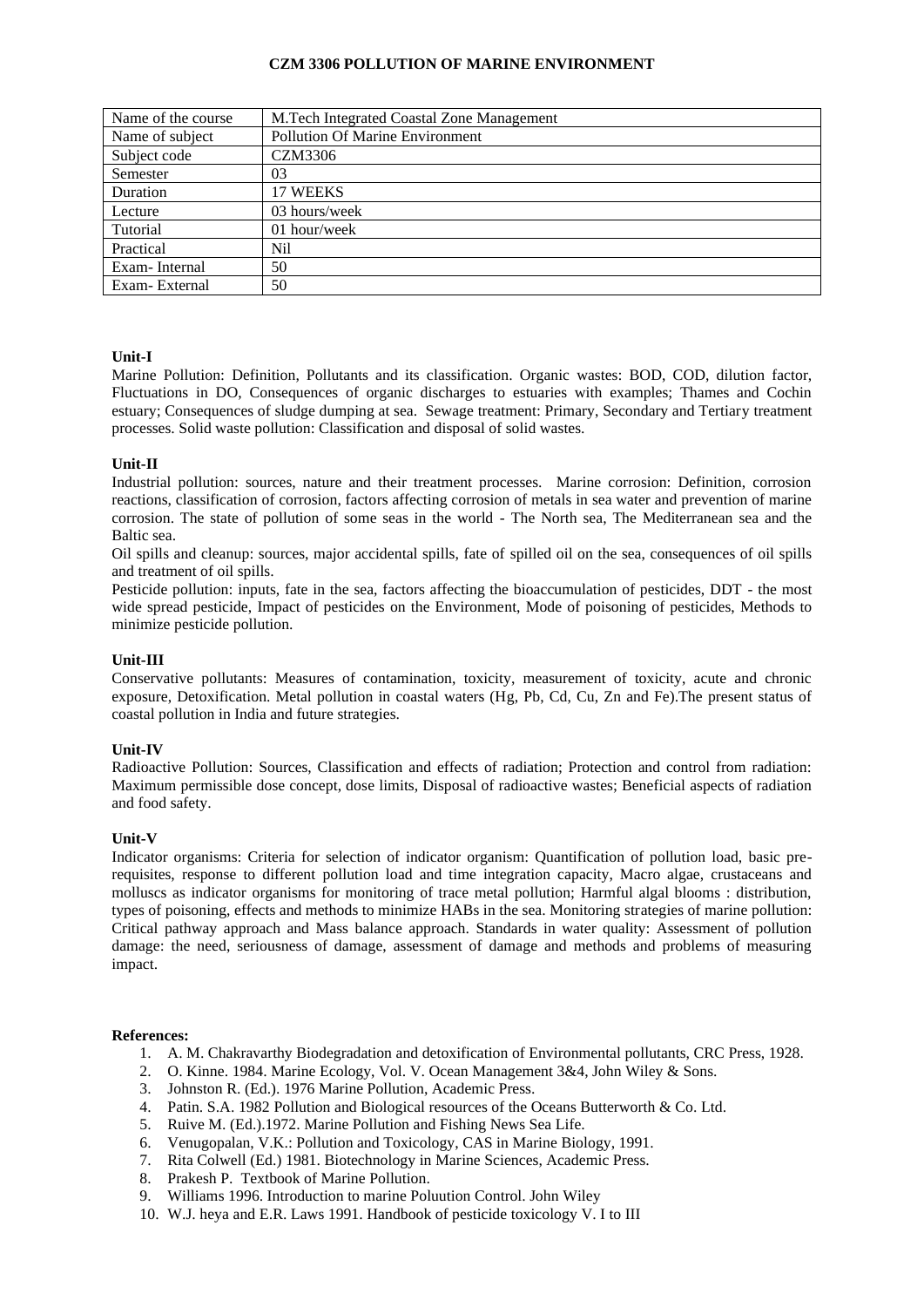# **CZM 3307 MARINE NAVIGATION AND COMMUNICATION SYSTEMS**

| Name of the course | M.Tech Integrated Coastal Zone Management   |
|--------------------|---------------------------------------------|
| Name of subject    | Marine Navigation And Communication Systems |
| Subject code       | <b>CZM3307</b>                              |
| Semester           | 03                                          |
| Duration           | 17 WEEKS                                    |
| Lecture            | 03 hours/week                               |
| Tutorial           | 01 hour/week                                |
| Practical          | Nil                                         |
| Exam-Internal      | 50                                          |
| Exam-External      | 50                                          |

# **Objective:**

- To provide students with a sound understanding of the use of marine navigation.
- To familiarise the students with communication systems commonly encountered in marine engineering applications

### **UNIT I**

Introduction-Principles of Navigation, basic map and globe related terminology, tools employed by mariners, types of navigation, phases of navigation, navigation terms and conventions.

### **UNIT II**

The earth, distance and direction on the earth, coordinates, finding latitude and longitude ,the navigational triangle, the time sight, navigation organizations, governments role, types of organizations**-**The International Maritime Organization(IMO), The National Imagery and Mapping Agency, The Radio Technical Commission for Maritime Services (RTCM) etc.

### **UNIT III**

Inputs of step, Ramp, Sinusoid, Pulse and Impulse, Exponential Function and their responses, Error Detector, Controller output elements.Torque Proportional to error. Electron tubes, transistors; principles of electronic circuits; amplifiers, oscillators, rectifier, tuned circuits – amplifiers, oscillators, transmission and reception.

#### UNIT IV

Cathode Ray Oscilloscope, digital voltmeters, ammeter, ohmmeters and frequency meters, Multi-meters, Vacuum Tube voltmeter and signal Generators. MICROPROCESSORS-8085 Architecture, Programming, interfacing and Control of motors, Temperature/Speed control – Basics and Control mechanism of PLC.Introduction to control terms, Block diagrams for control systems, open loop and closed feedback control, comparison of closed and open loop.

#### **UNIT V**

Communication as applicable to GMDSS (Global Maritime, Distress & Safety System), GPS(global positioning system), NAVSAT(navigational satellite), INMARSAT,LORAN-C, RADAR: direction finding, SONAR, Automatic Identification System (AIS),Search And Rescue Radar Transponder (SART), Echo Sounder, Emergency Position Indicating Radio Beacon (EPIRB).

#### **REFERENCES:-**

- 1. Electronic Communication, Robert L.Shrader, McGraw-Hill
- 2. Handbook for Marine Radio Communication, G.D.Less and W.G. Williamson, ISBN 1-85044-472.
- 3. Fundamentals of Digital Electronics and Microprocessors, Anokh Singh &A.K.Chhabra, S.Chand.
- 4. Marine Electronic equipments, C.D Joshy, CIFNET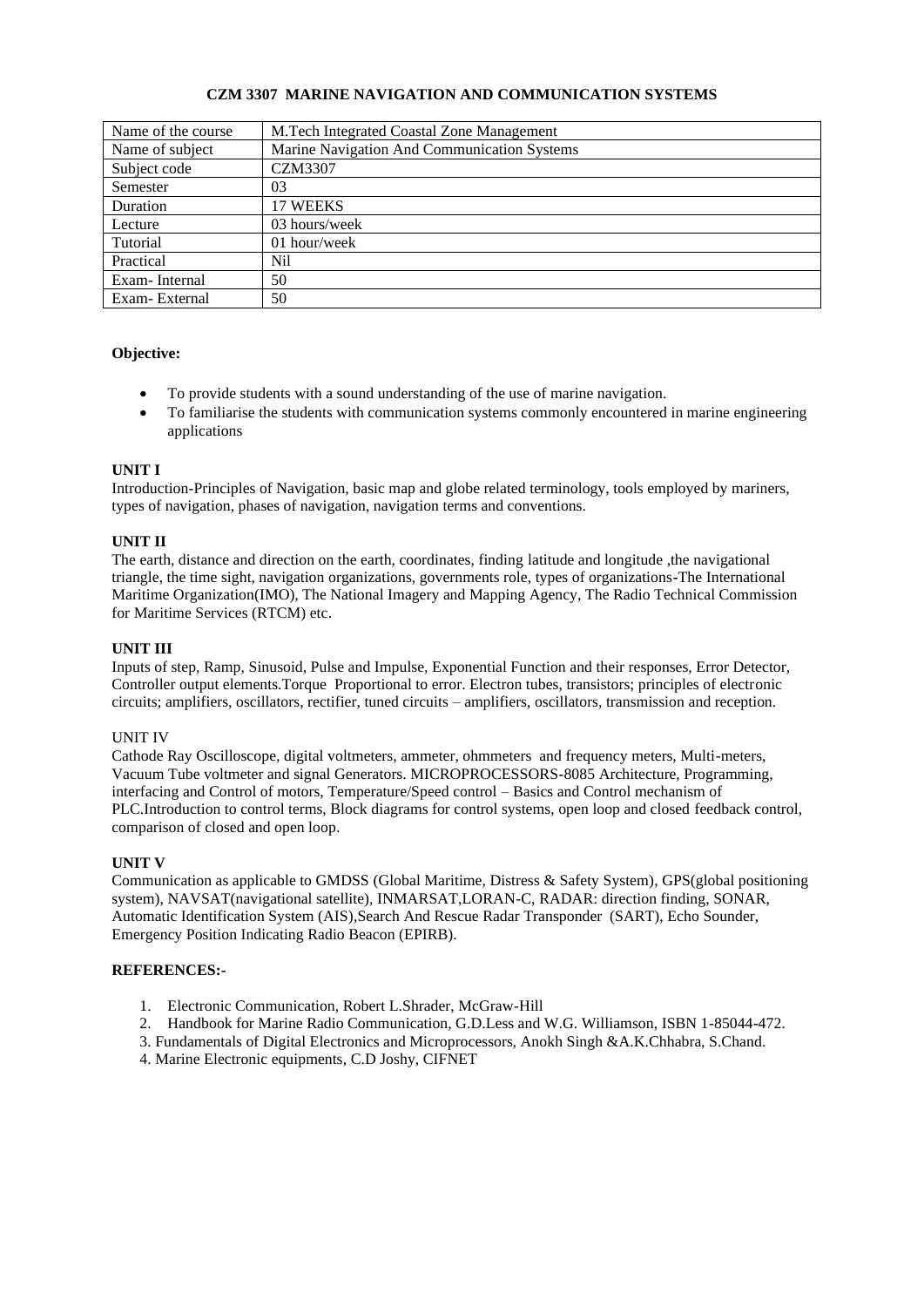### **CZM3308 MINING AND DREDGING**

| Name of the course | M.Tech Integrated Coastal Zone Management |
|--------------------|-------------------------------------------|
| Name of subject    | Mining And Dredging                       |
| Subject code       | <b>CZM3308</b>                            |
| Semester           | 03                                        |
| Duration           | 17 WEEKS                                  |
| Lecture            | 03 hours/week                             |
| Tutorial           | 01 hour/week                              |
| Practical          | Nil                                       |
| Exam-Internal      | 50                                        |
| Exam-External      | 50                                        |

**Objective:**To provide the students the knowledge of methods of mining and dredging in coastal and offshore regions.

# **UNIT I**

Introduction to mining, stages of mining, surface and underground mine development and mining methods. Design criteria for surface mines including scheduling, materials handling, waste dump and pit dewatering.

#### **UNIT II**

Aspects of geological conditions and geological control that relate to mineral resource estimates.Mineral resource estimation using conventional and geostatisticaltechniques.Mine valuation andpreliminary feasibility studies.

## **UNIT III**

Nature of deep sea bed resources - technical requirements of deep Ocean Mining - Deep sea mining systems hydraulic and pneumatic life devices.

### **UNIT IV**

Purpose and development of dredging,types of dredging, dredgers and their classification; Mechanical dredgers – Bucket dredger, Grab dredger, dipper dredger, rock breaker, back hoe dredger; Hydraulic dredgers: Plain suction dredger, cutter suction dredger, wheel dredger, trailer suction dredger; Pneumatic dredger,.

#### **UNIT V**

Special dredger equipments, underwater drilling and blasting. Improving the efficiency of surface blasting; Dredging methods - dredge pumps (centrifugal and Jet) - their characteristics and selection; Disposal of dredged materials- pipeline transport of solids - characteristics of solid - water slurry flor in pipelines.

### REFERENCES:

Howard, L.Hartman, Introductory Mining Engineering, Pub: John Willey & Sons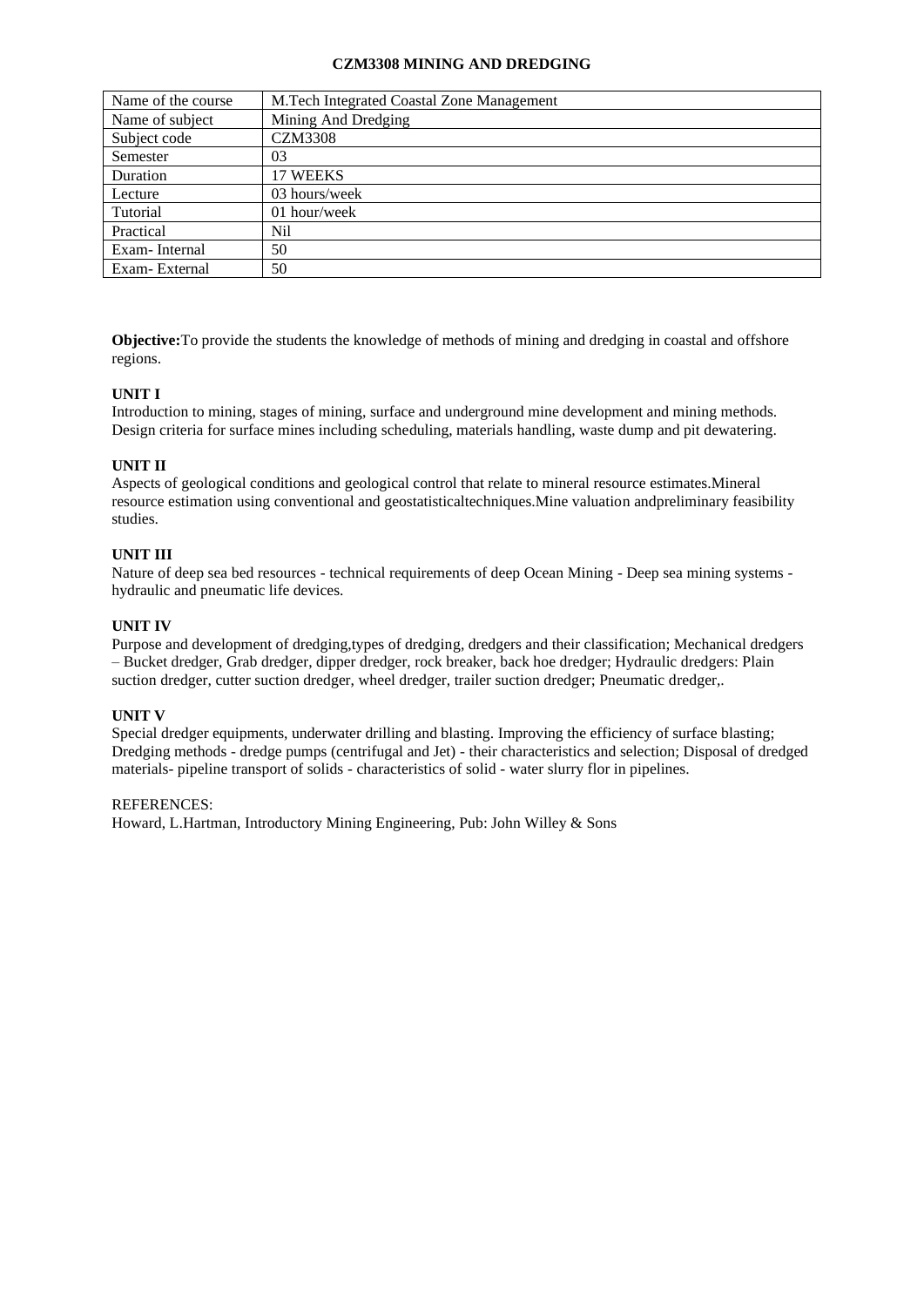#### **CZM2309 OCEAN DYNAMICS AND MODELING**

| Name of the course | M. Tech Integrated Coastal Zone Management |
|--------------------|--------------------------------------------|
|                    |                                            |
| Name of subject    | Ocean Dynamics and Modeling                |
| Subject code       | CZM3309                                    |
| Semester           | 03                                         |
| Duration           | 17 weeks                                   |
| Lecture            | 03 hours/week                              |
| Tutorial           | 01 hour/week                               |
| Practical          | Nil                                        |
| Exam-Internal      | 50                                         |
| Exam-External      | 50                                         |

**Objective:**To provide the students the knowledge of various modeling concepts and methods .

# **UNIT I**

Introduction - modeling issues – numerical computing – accuracy – rate of convergence – efficiency; computational environment - governing equations – approximations and representations- parameterization boundary conditions -physical and numerical modeling.

# **UNIT II**

Finite difference methods – advection equations -computation errors - Implicit and explicit finite difference schemes- leap-frog scheme, Euler's scheme, Von Neumann method, Trapezoidal Implicit schemes - stability criteria- computational instability.

# **UNIT III**

Concepts of ocean models - numerical modeling of ocean processes- Cox's model of Indian Ocean – POM, ROMS models. Model validation - data assimilation and calibration of models – nowcast, forecast and prediction- forecasting ENSO.

# **UNIT IV**

Physics of ocean modeling, Lagrangian and Eularian approaches in modeling, diagnosticmodels, prognostic models, model domain, model initialization and model forcing, subgrid scale parameters

# **UNIT V**

Indian Ocean boundary conditions, model forcing conditions over Indian ocean, status of operation models in Indian Ocean.

# **REFERENCES:**

Numerical modeling of ocean circulation – Robert N. Miller - Cambridge University Press Numerical methods for ocean circulation – Pond S. and Bryan - AGU Publications Circulation models of lakes and inland seas – T.J. Simons - Ottawa : Department of Fisheries and Oceans, 1980.,RC Press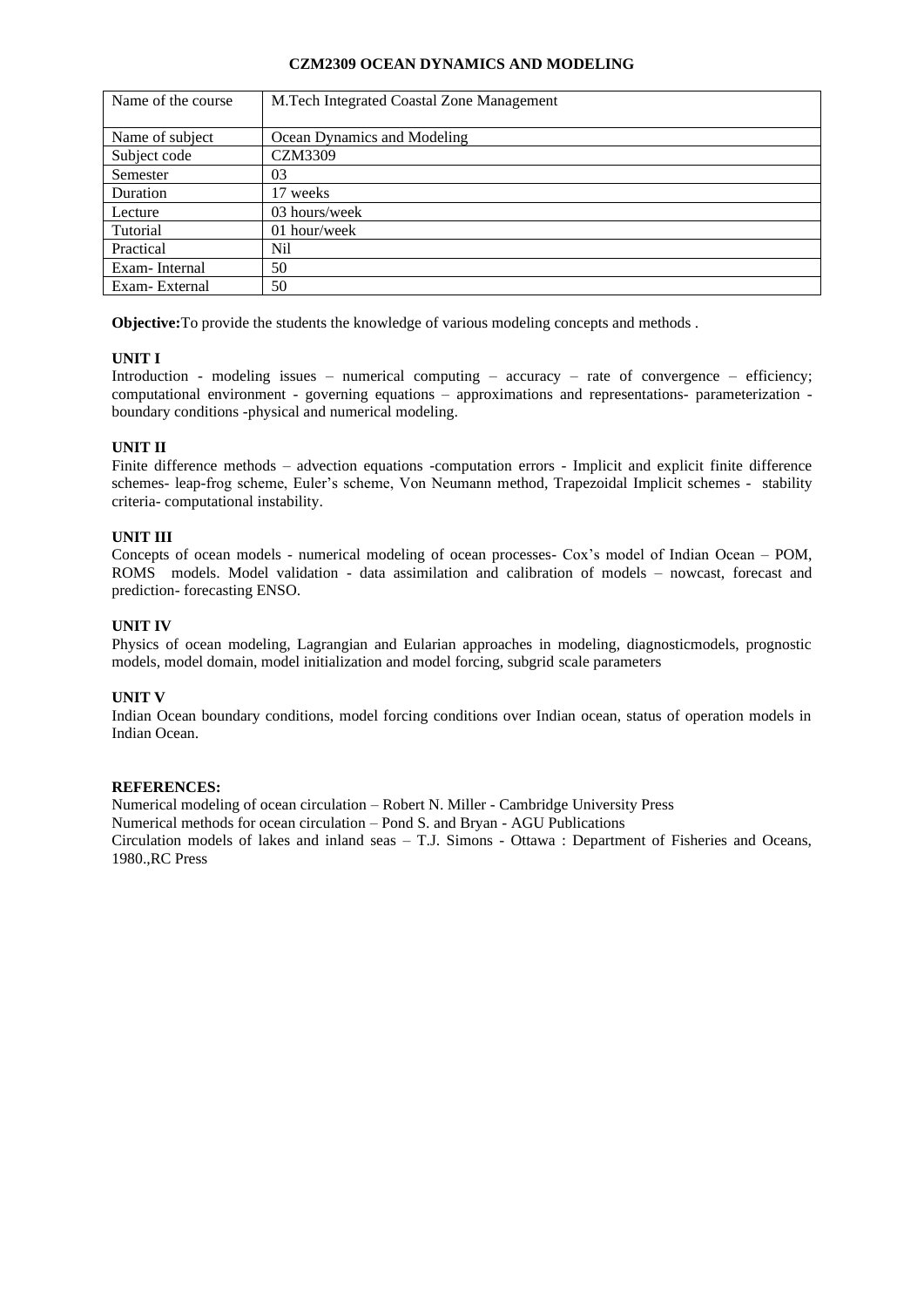### **CZM2310 FIRE ENGINEERING AND EXPLOSION CONTROL**

| Name of the course | M. Tech Integrated Coastal Zone Management |
|--------------------|--------------------------------------------|
|                    |                                            |
| Name of subject    | Fire Engineering And Explosion Control     |
| Subject code       | <b>CZM2310</b>                             |
| Semester           | 03                                         |
| Duration           | 17 weeks                                   |
| Lecture            | 03 hours/week                              |
| Tutorial           | 01 hour/week                               |
| Practical          | Nil                                        |
| Exam-Internal      | 50                                         |
| Exam-External      | 50                                         |

# **OURSE OBJECTIVES:**

• To provide students with a sound understanding of firefighting and salvage operations

### **UNIT I**

Fire properties of solid, liquid and gases - fire spread - toxicity of products of combustion - theory of combustion and explosion – vapour clouds – flash fire – jet fires – pool fires – unconfined vapour cloud explosion, shock waves - auto-ignition – boiling liquid expanding vapour explosion – case studies – Flixborough, Mexico disaster, Pasedena Texas, Piper Alpha, Peterborough and Bombay Victoria dock ship explosions.

#### **UNIT II**

Sources of ignition – fire triangle – principles of fire extinguishing – active and passive fire protection systems – various classes of fires – A, B, C, D, E – types of fire extinguishers – fire stoppers – hydrant pipes – hoses – monitors – fire watchers – layout of stand pipes – firestation-fire alarms and sirens – maintenance of fire trucks – foam generators – escape from fire rescue operations – fire drills – notice-first aid for burns.

### **UNIT III**

Sprinkler-hydrants-stand pipes – special fire suppression systems like deluge and emulsifier, selection criteria of the above installations, reliability, maintenance, evaluation and standards – alarm and detection systems. Other suppression systems – CO2 system, foam system, dry chemical powder (DCP) system, halon system – need for halon replacement – smoke venting. Portable extinguishers – flammable liquids – tank farms – indices of inflammability-fire fighting systems.

#### **UNIT IV**

Objectives of fire safe building design, Fire load, fire resistant material and fire testing – structural fire protection – structural integrity – concept of egress design - exists – width calculations - fire certificates – fire safety requirements for high rise buildings –snookers.

#### **UNIT V**

Principles of explosion-detonation and blast waves-explosion parameters – Explosion Protection, Containment, Flame Arrestors, isolation, suppression, venting, explosion relief of large enclosure-explosion venting-inert gases, plant for generation of inert gasrupture disc in process vessels and lines explosion, suppression system based on carbon dioxide (CO2) and halons-hazards in LPG, ammonia (NH3), sulphur dioxide (SO2), chlorine (CL2) etc.

#### **REFERENCES**

Gupta, R.S., "Hand Book of Fire Technology" Orient Longman, Bombay 1977.

"Accident Prevention manual for industrial operations" N.S.C., Chicago, 1982.

Dinko Tuhtar, "Fire and explosion protection" U.S.A.: John Wiley & Sons Inc

Fire fighters hazardous materials reference book Fire Prevention in Factories", an Nostrand Rein Hold, New York, 1991.

"Fire Prevention and fire fighting", Loss prevention Association, India. Relevant Indian Acts and rules, Government of India.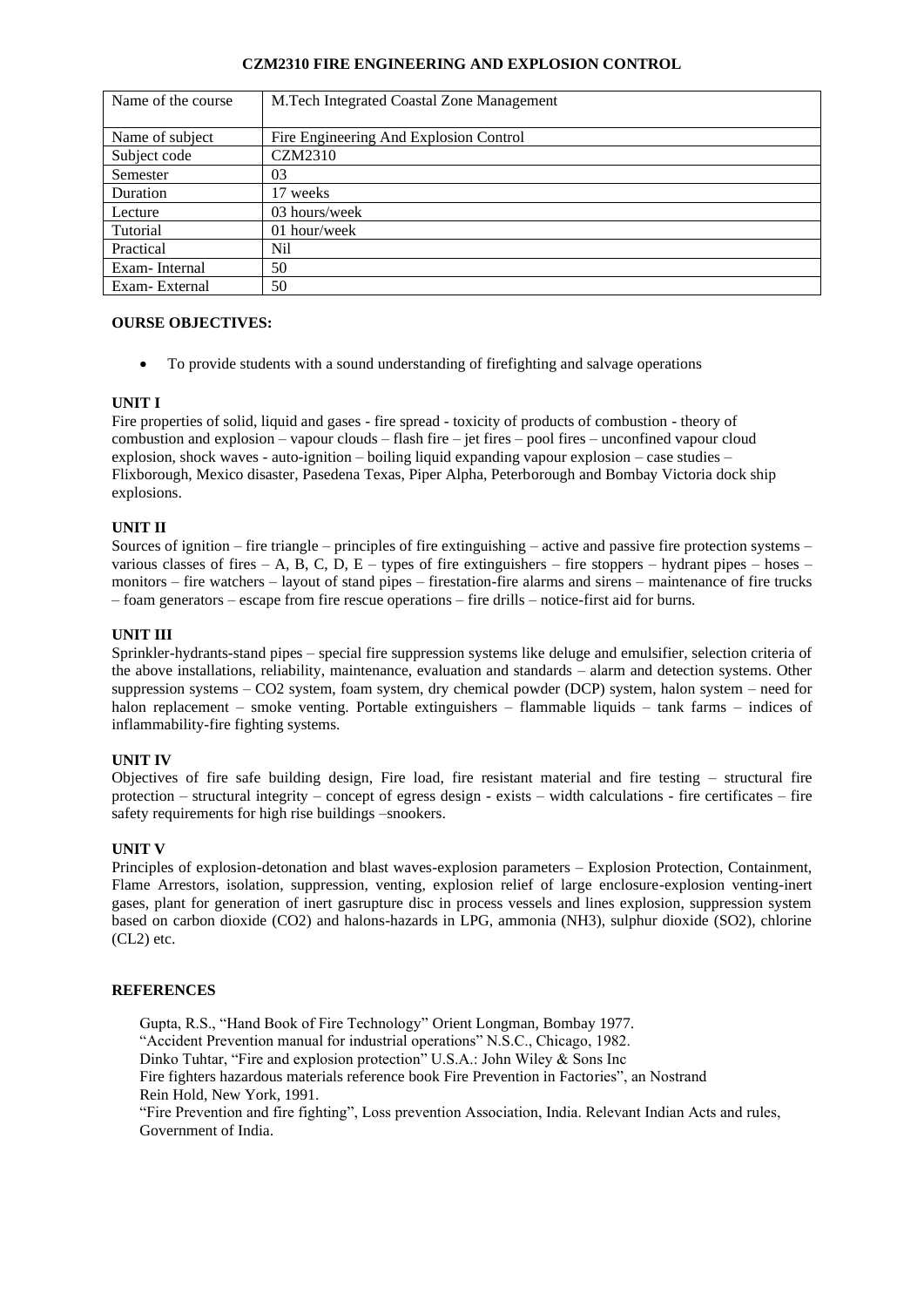### **CZM2311 OCEAN ENERGY**

| Name of the course | M.Tech Integrated Coastal Zone Management |
|--------------------|-------------------------------------------|
|                    |                                           |
| Name of subject    | Ocean Energy                              |
| Subject code       | CZM2311                                   |
| Semester           | 03                                        |
| Duration           | 17 weeks                                  |
| Lecture            | 03 hours/week                             |
| Tutorial           | 01 hour/week                              |
| Practical          | Nil                                       |
| Exam-Internal      | 50                                        |
| Exam-External      | 50                                        |

# **OURSE OBJECTIVES:**

• To provide students with a sound understanding of Ocean Renewable Resources and its uses

# **UNIT I**

Introduction to the ocean environment o Ocean circulation and stratification-Ocean habitat- Ocean economy - Ocean surface waves - Wave measurement - Linear wave theory - Wave spectrum - Wave energy resource-Ocean tidal currents - Current measurement - Current turbulence - Current energy resource - Site selection and characterization for ocean energy systems

### **UNIT II**

Wave energy systems - Types of wave energy converters - Linear wave-structure interactions - Frequency domain analysis - Hydrodynamic coefficients and their computation - Time domain analysis - Phase control - Arrays - Model testing techniques - Marine current turbines - Types of marine current turbines - Hydrodynamic models (BEM, Lifting line, IBEM) - Hydrofoil data and analysis - Cavitation and strength - Design criteria - Multiple turbine interaction -Other types of energy systems - Ocean Thermal Energy Conversion (OTEC) - Energy from salinity gradient

# **UNIT III**

Power take‐off systems o Air turbines- Water turbines - High pressure hydraulic systems - Electrical generation - Energy storage - Mooring and anchoring systems - Farm layout - Offshore electrical grid and connection systems - Operation and maintenance of ocean energy devices - Offshore operations - Maritime safety issues

### **UNIT IV**

Economic analysis - Cost - Financing mechanisms - Economic evaluation - Life‐cycle assessment - Policy issues - Socio‐economic impact - Licensing & permitting - Environmental impact assessment

#### **UNIT V**

Resource characterization - Site selection - Conceptual system development - Licensing procedure - Environmental impact - Economic analysis

#### **REFRENCES**

"Marine Renewable Energy: Resource Characterization and Physical Effects" Zhaoqing Yang, Andrea Copping, Springer

"Fundamentals of Ocean Renewable Energy: Generating Electricity from the Sea" Simon P. Neill, M Reza Hashemi, Academic Press

"Wave and Tidal Energy" Deborah Greaves, Gregorio Iglesias, Wiley Online Books,

"Handbook of Ocean Wave Energy" edited by Arthur Pecher, Jens Peter Kofoed, Springer

"Ocean Wave Energy Conversion: Resource, Technologies and Performance" Aurelien Babarit, ISTE Press - Elsevier